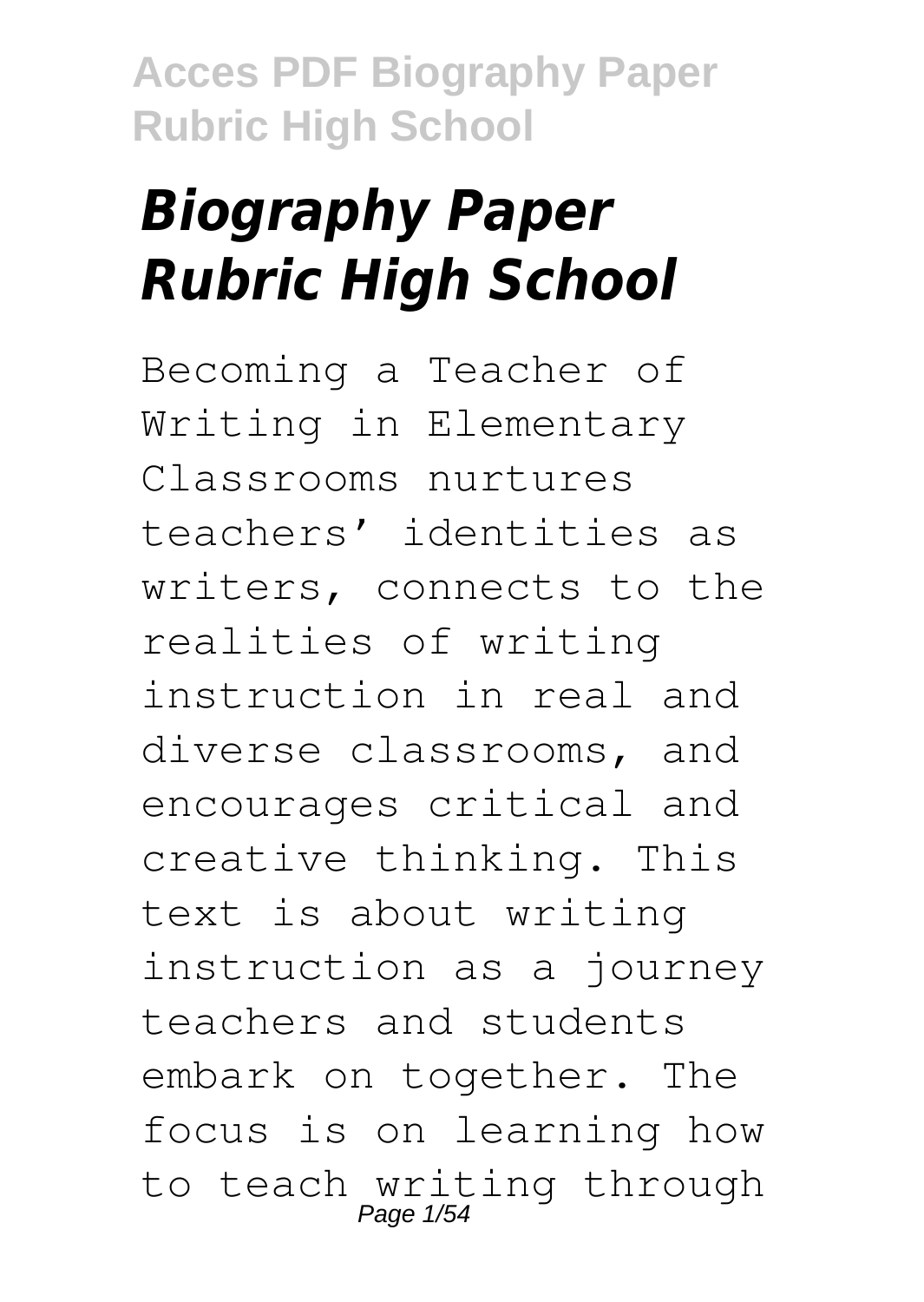specific teaching and learning structures found in the Writing Studio: mini-lessons; teacher and peer conferencing; guided writing; and sharing, celebrating, and broadcasting writing. Pedagogical features include teaching structures and strategies, "Problematizing Practice" classroom scenarios, assessment resources, and a Companion Website. Because a teacher who Page 2/54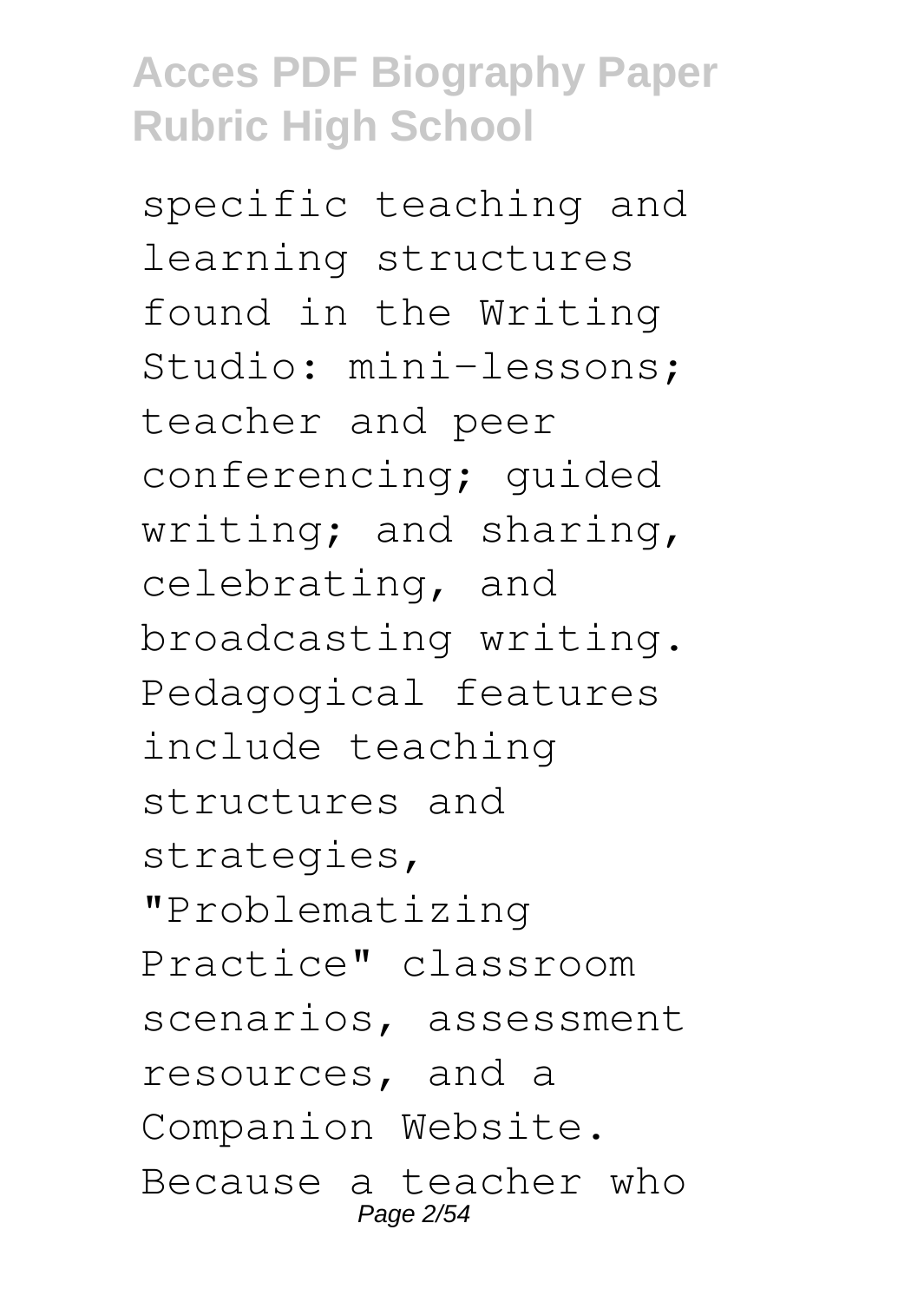views him or herself as a writer is best positioned to implement the Writing Studio, a parallel text, Becomingwriter, give readers space to consider who they are as a writer, their personal process as a writer, and who they might become as a writer. He discusses the

reliability of oral evidence in comparison with other sources and considers the social context of its development. He looks at Page 3/54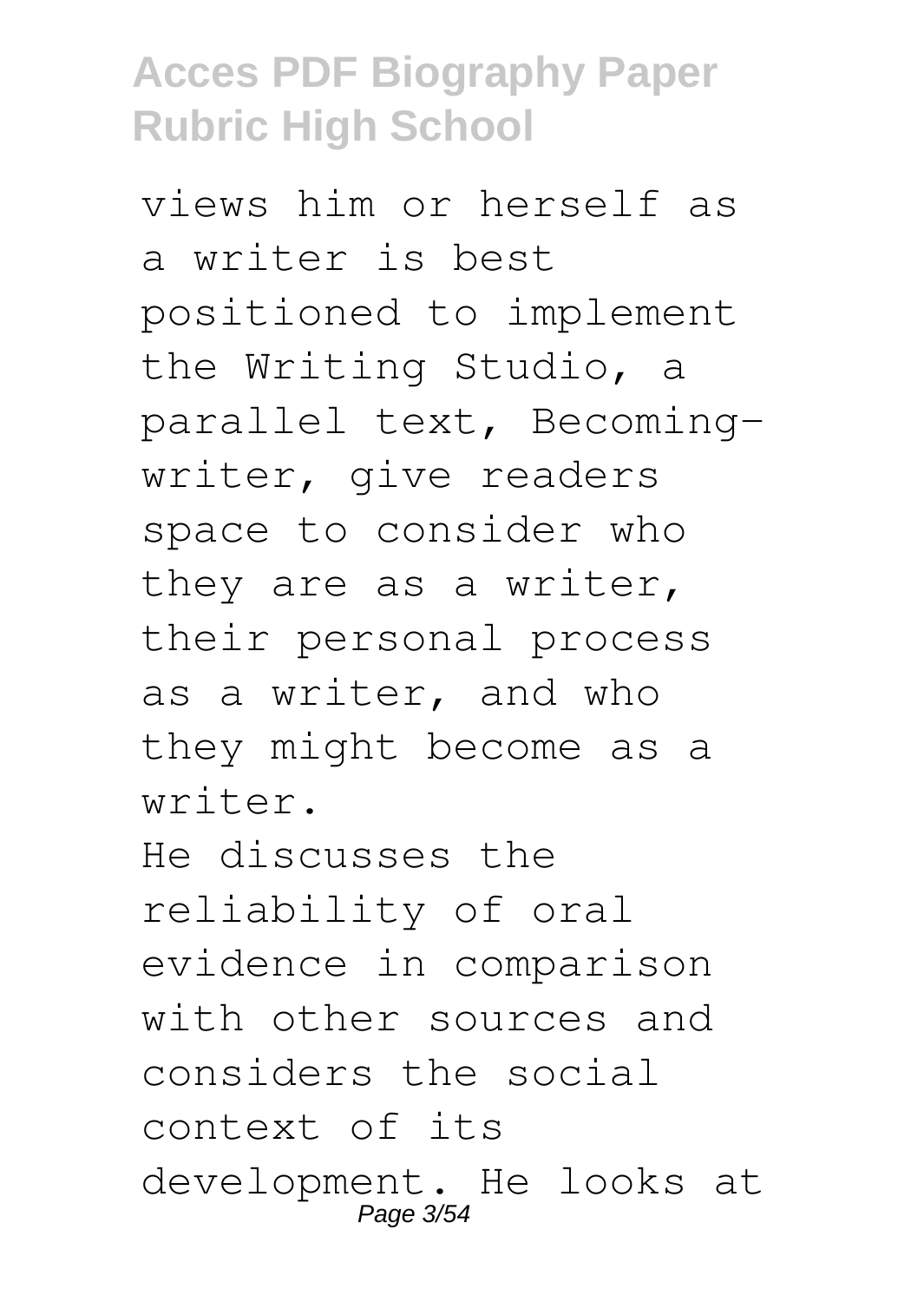the relationship between memory, the self and identity. He traces oral history through its own past and weighs up the recent achievements of a movement which has become international, with notably strong developments in North America, Europe, Australia, Latin America, South Africa and the Far East, despite resistance from more conservative academics. This new edition combines the classic text of The Page 4/54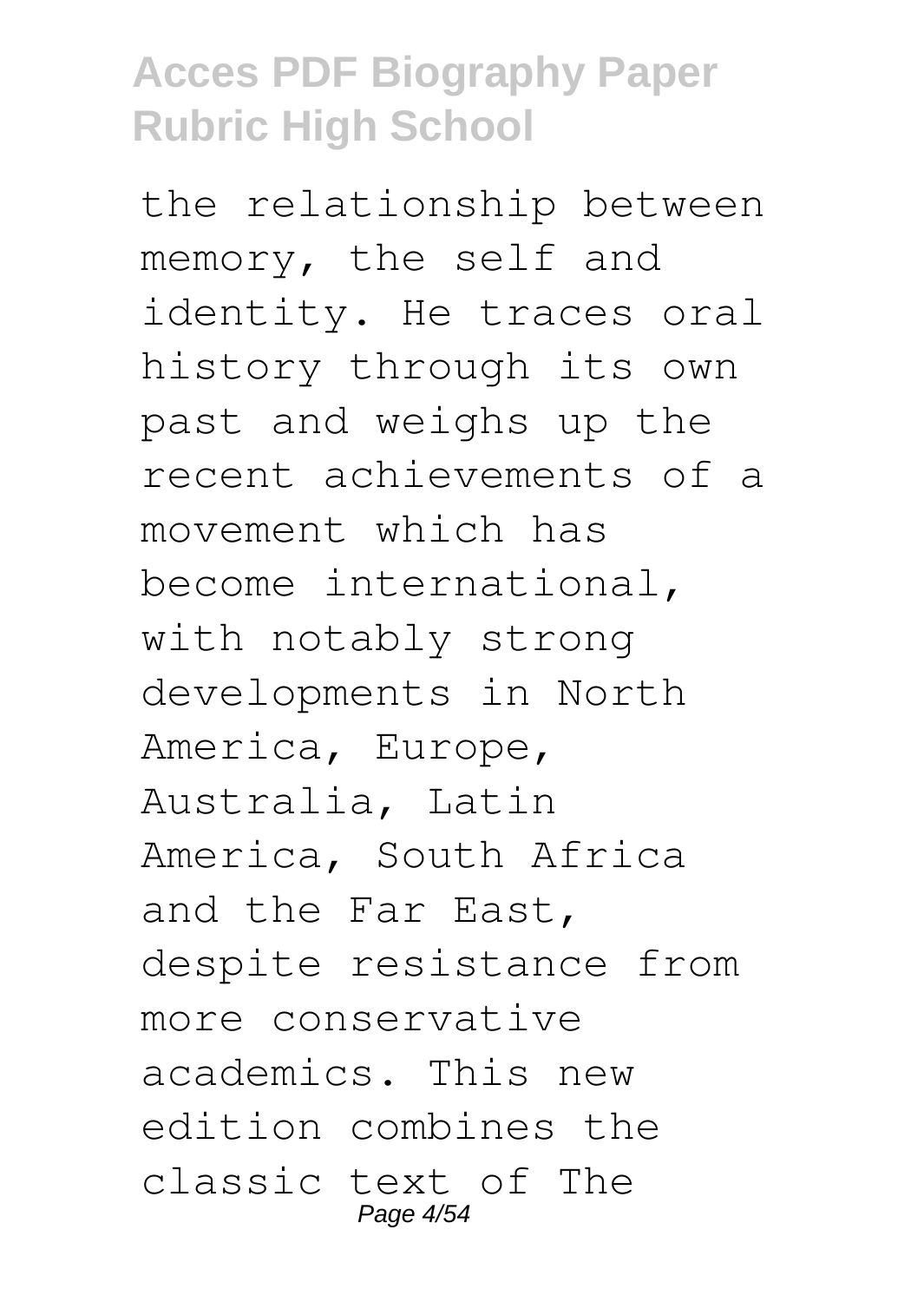Voice of the Past with many new sections, including especially the worldwide development of different forms of oral history and the parallel memory boom, as well as discussions of theory in oral history and of memory, trauma and reconciliation. A collection of essays and primary sources devoted to the tradition, methods, and functions of collective biography in early modern Europe. Directly linked with Page 5/5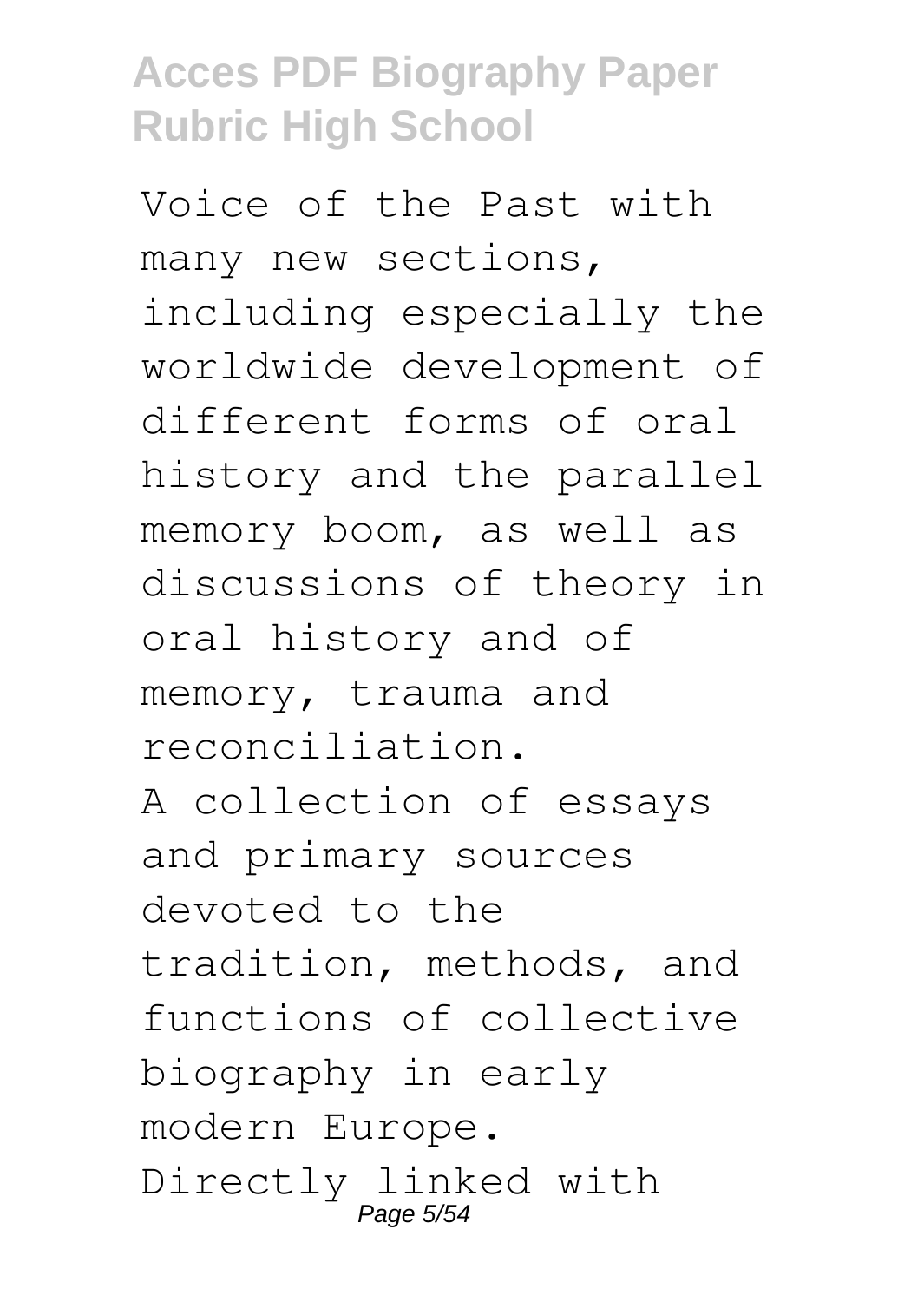overall student achievement, graduation rates, and success in higher education, literacy is essential for reaching academic goals in a school or county. Adolescent literacy has become the focus of many school improvement efforts to meet the needs of secondary and high school students. Without the requisite expertise in literacy, administrators and other school leaders charged with literacy Page 6/54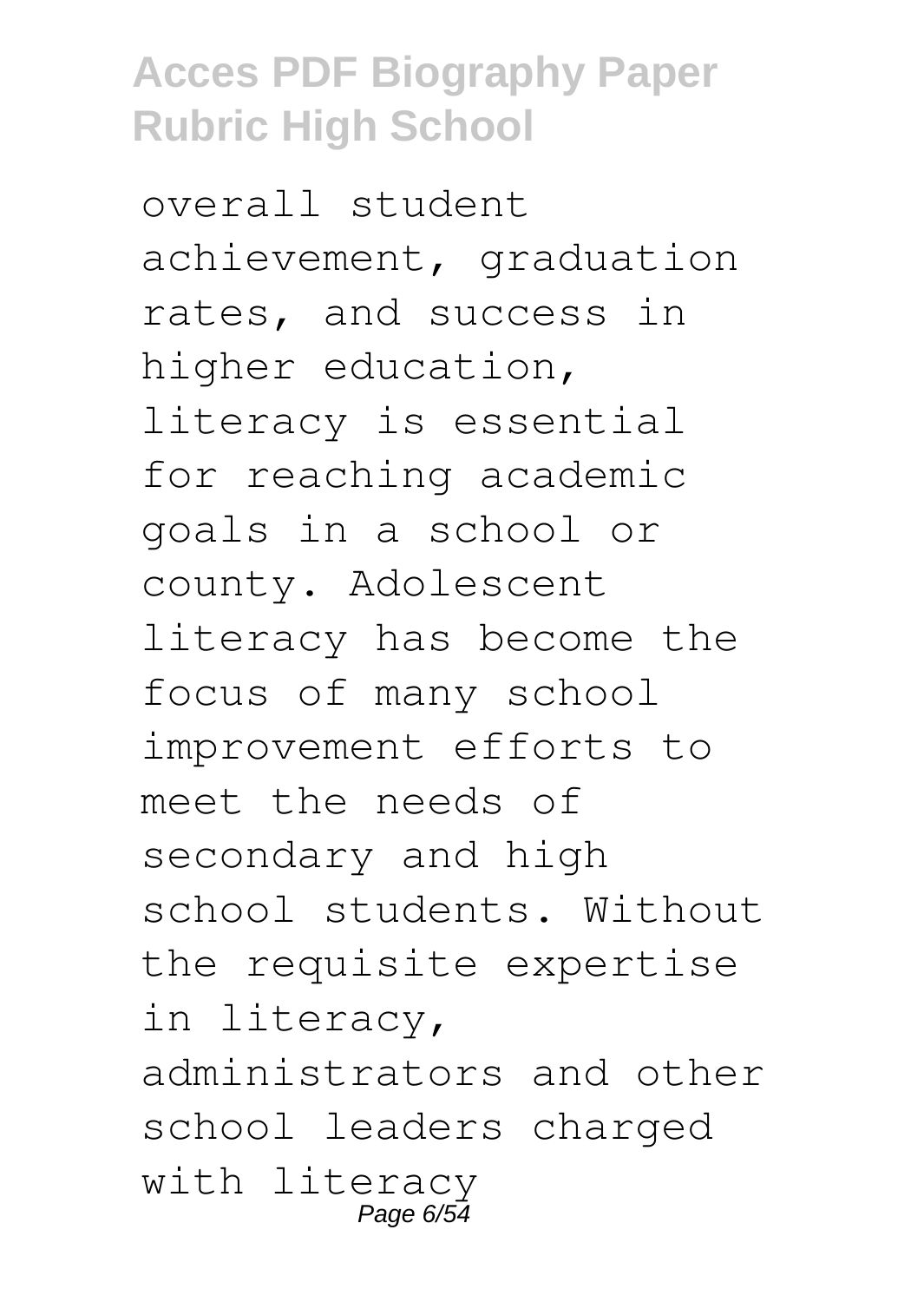improvement initiatives need a systemic and sustained approach for improving student literacy and learning. Taking the Lead on Adolescent Literacy presents a concrete, user-friendly, and practical guide to developing, implementing, and monitoring a schoolwide or county-wide literacy action plan. Readers will find rubrics, tools, and processes developed and fieldtested by the authors <u>-</u><br>Page 7/54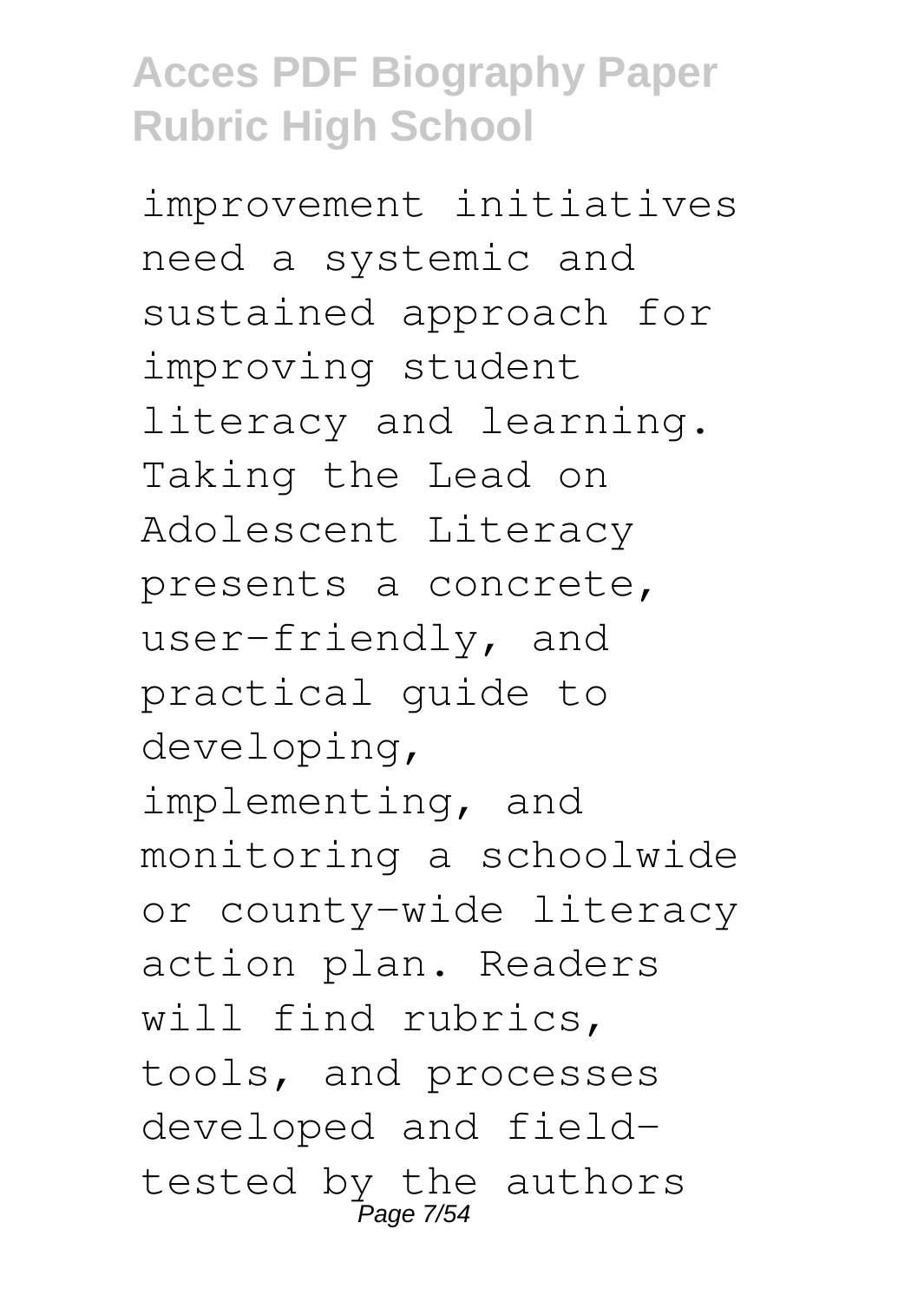over more than 10 years of close work with schools across the country. Developing Voice Through the Language Arts Pedagogy Development for Teaching Online Music Mathematics Teaching in the Middle School Methods, Assessment, and Classroom Management The Influence of Time and Culture on Learning to Write Strategies to Increase Students' Skills Taking the Lead on Adolescent Literacy Page 8/54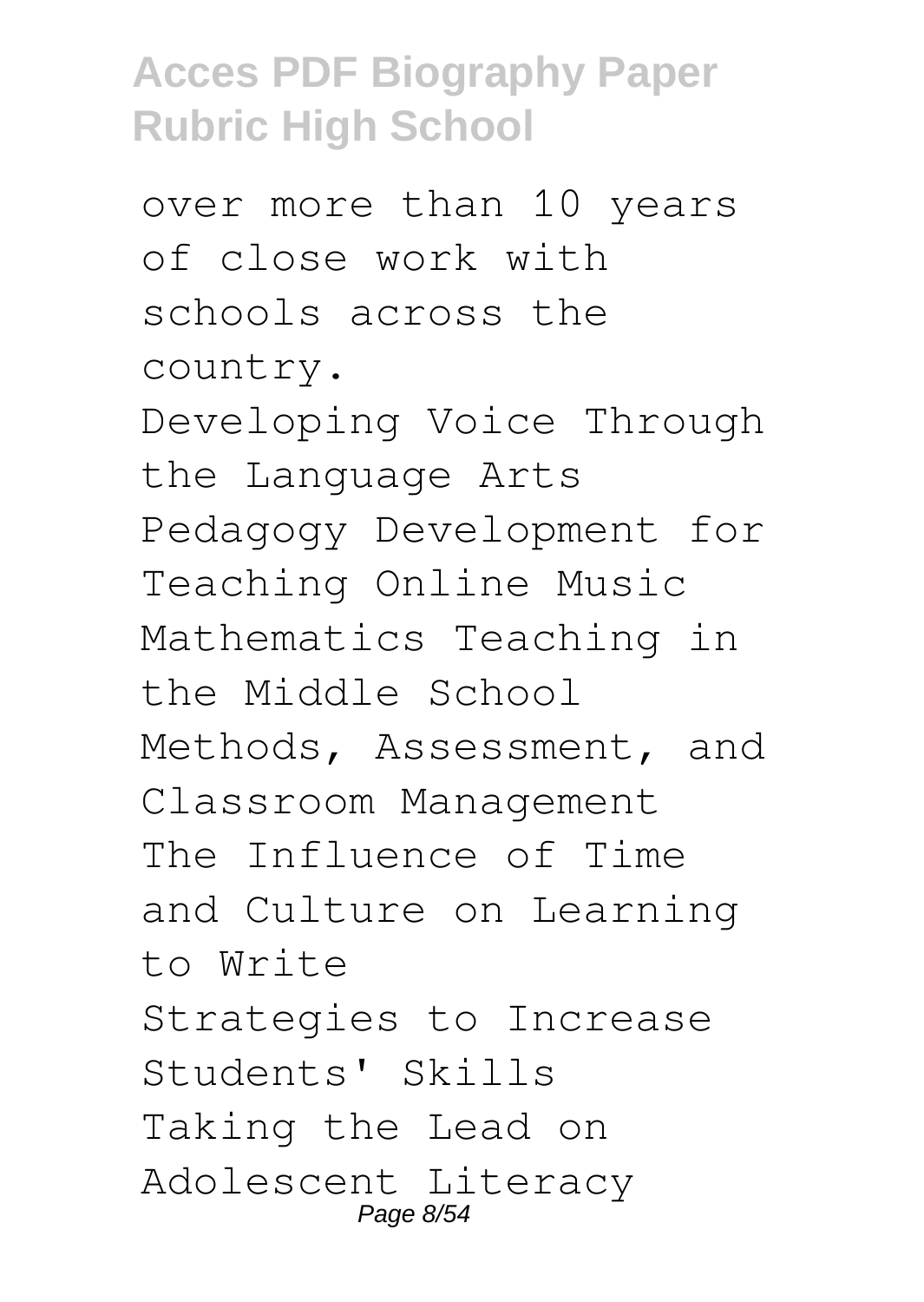· Contributions from practicing teachers and school librarians · 50 original lessons, student worksheets, rubrics, and a suggested school calendaryear pacing guide · Various illustrations and screen captures · Appendix includes a ten-month generic calendar pacing guide The little wooden couple are happy in their buildingblock house—until it catches fire. The solution? They transform the house into a fire engine! But then there's so much water that they have to build a boat.... The very younges can "read" this charming, wordless picture book all by Page 9/54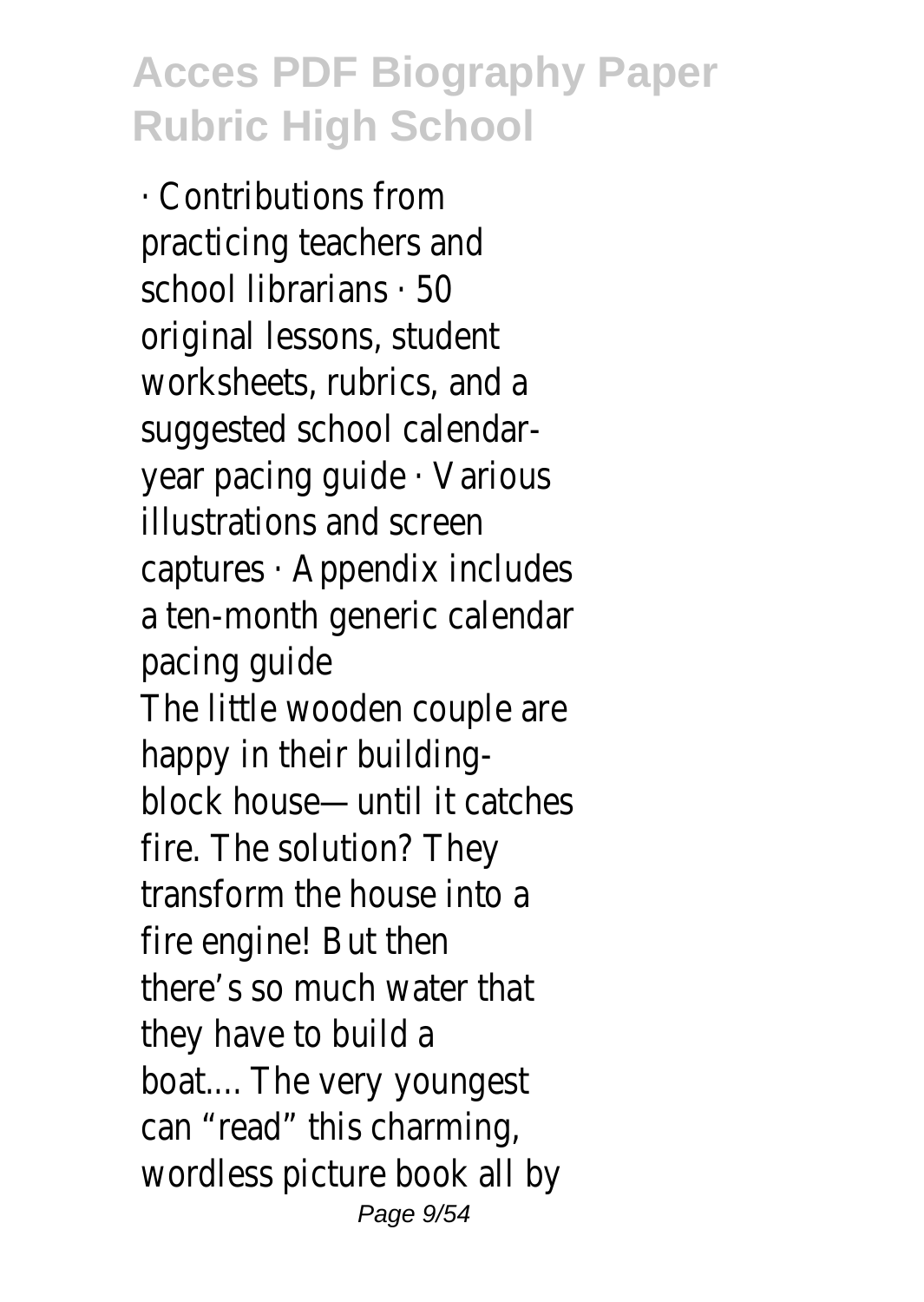themselves. With the shift towards online education, teaching and learning music has evolved to incorporate online environments. However, many music instructors, faculty, and institutions are being challenged on how to evolve their curriculum to meet these demands and successfully foster students. Pedagogy Development for Teaching Online Music is a critical scholarly resource that examines the nature of teaching and learning music in the online environment at the post-secondary level. Featuring a broad range of Page 10/54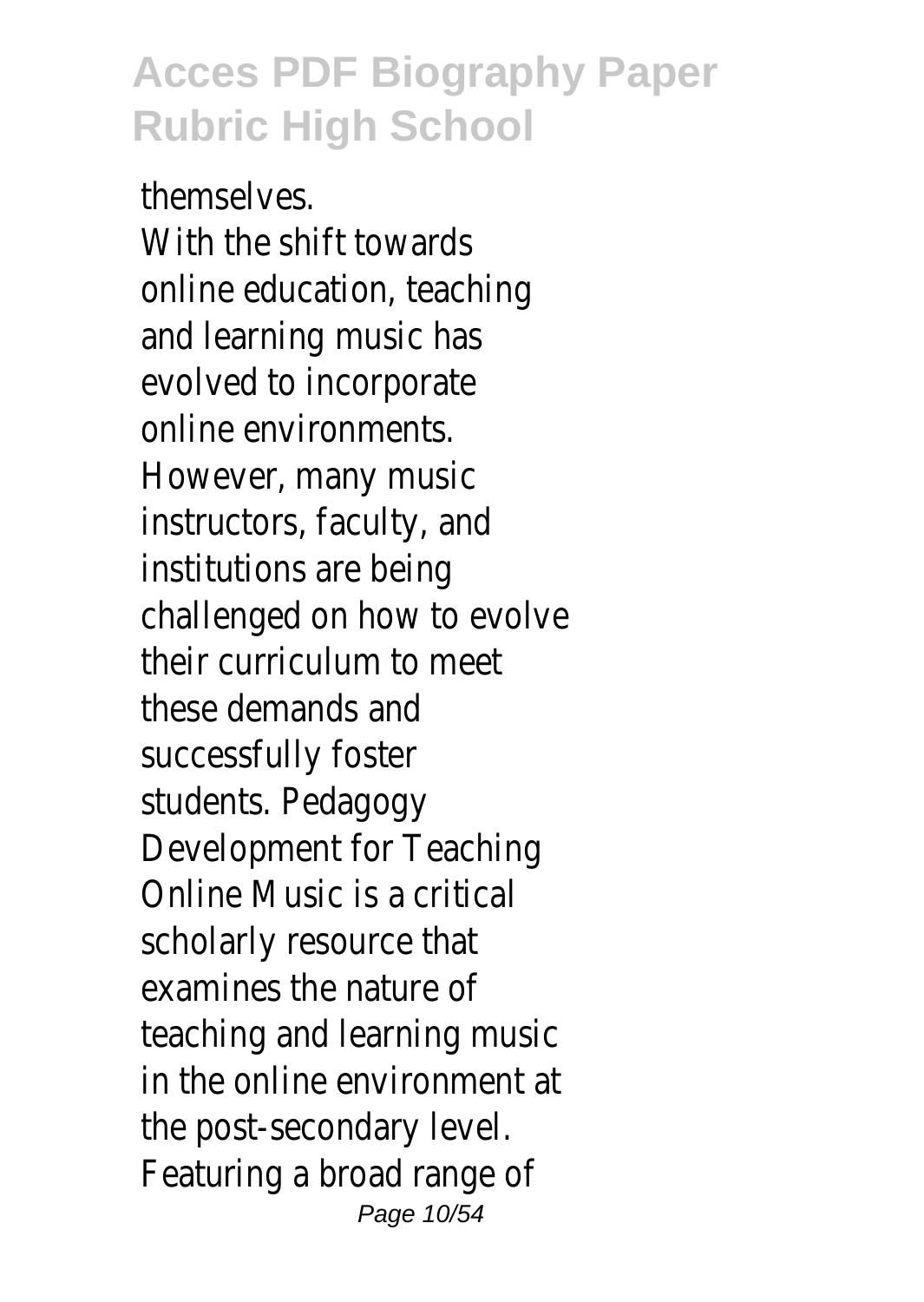topics such as online and face-to-face instruction, instructional design, and learning management system, this book is geared towards educators, professionals, school administrators, academicians, researchers, and students seeking current research on designing online music courses using a social constructivist framework. This edition of Mark Twain's "Adventures of Huckleberry Finn" is the perfect companion to teachers. In this annotated teachers edition, the unabridged version of the book is included along with five days worth of lesson plans a study quide, and a Page 11/54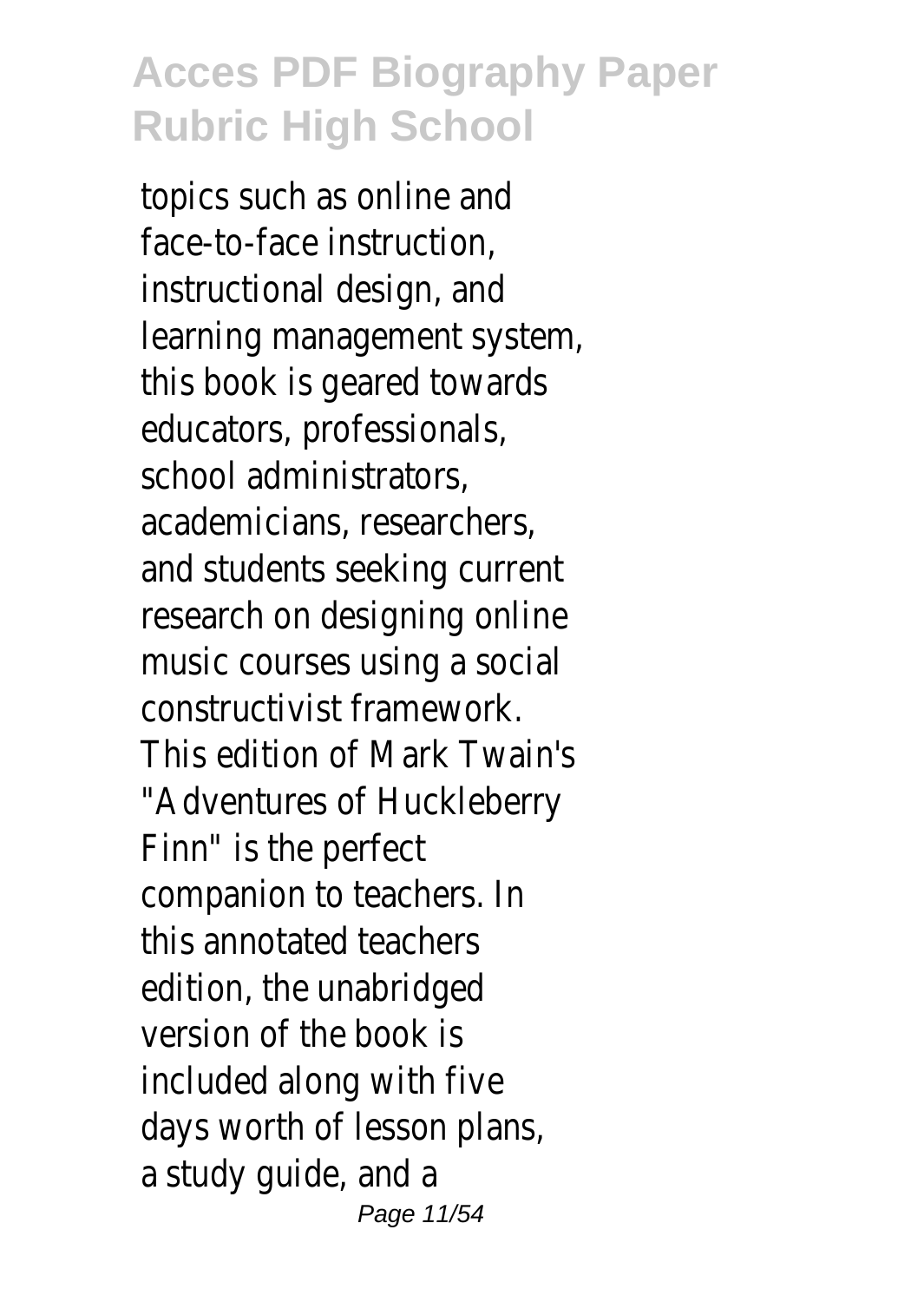biography about the life and times of Twain. We all need refreshers every now and then. Whether you are a student trying to cram for that big final, or someone just trying to understand a book more, BookCaps can help. We are a small, but growing company, and are adding titles every month. The Voice of the Past Proven Methods for Middle and High School Classrooms An Interdisciplinary, Multicultural Approach, Seventh Edition English Journal National Educational Technology Standards for Teachers Time-Tested Activities for Page 12/54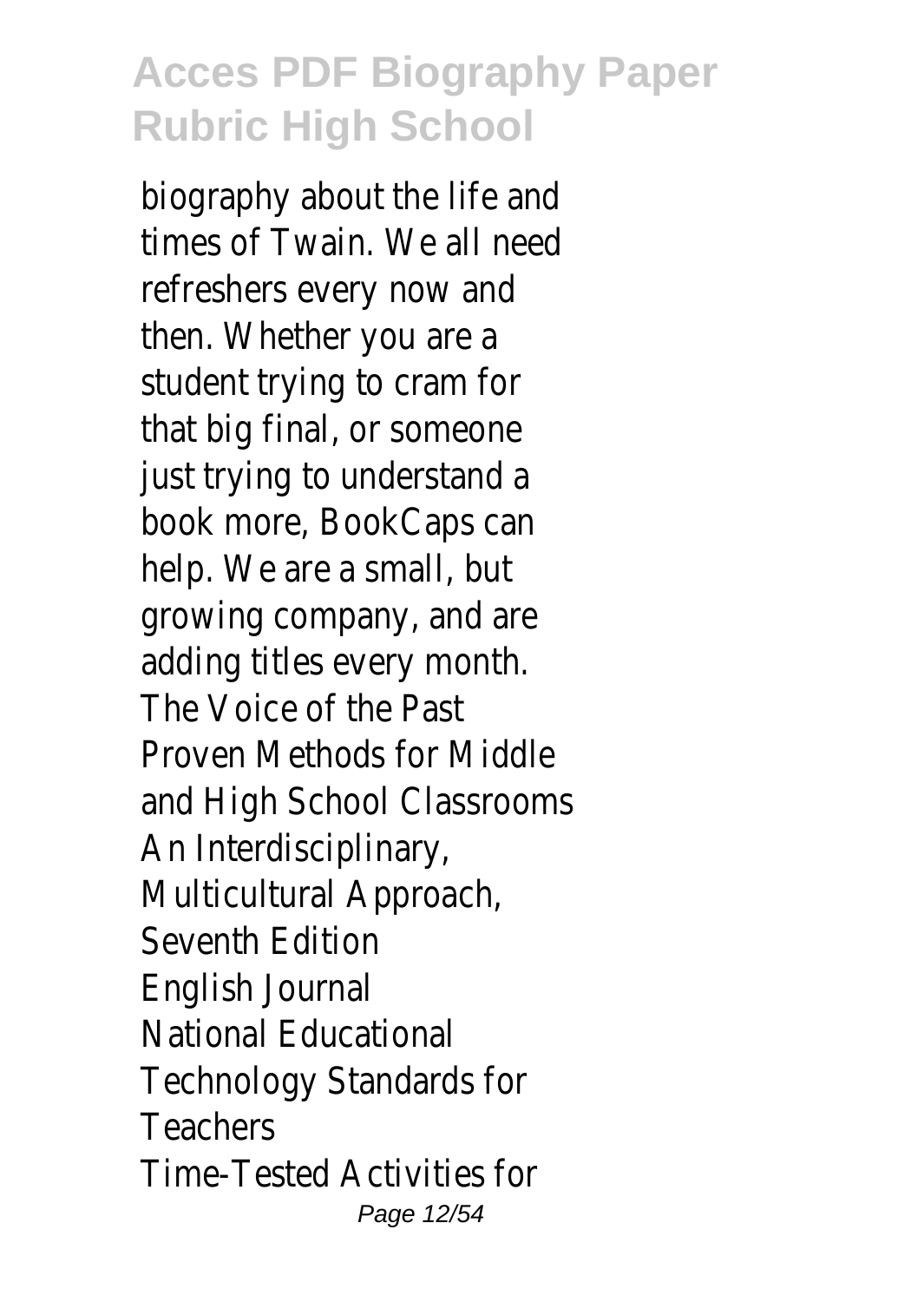Middle School Teacher Lesson Plans *Provides information for teachers on how to integrate technology into their lessons. How has the teaching of writing changed in the 21st century? In this innovative guide, real teachers share their stories, successful practices, and vivid examples of their students' creative and expository writing from online and multimedia projects, such as blogs, wikis, podcasts, electronic poetry, and more. The book also addresses assessment: How can teachers navigate the reductive definitions of writing in current* Page 13/54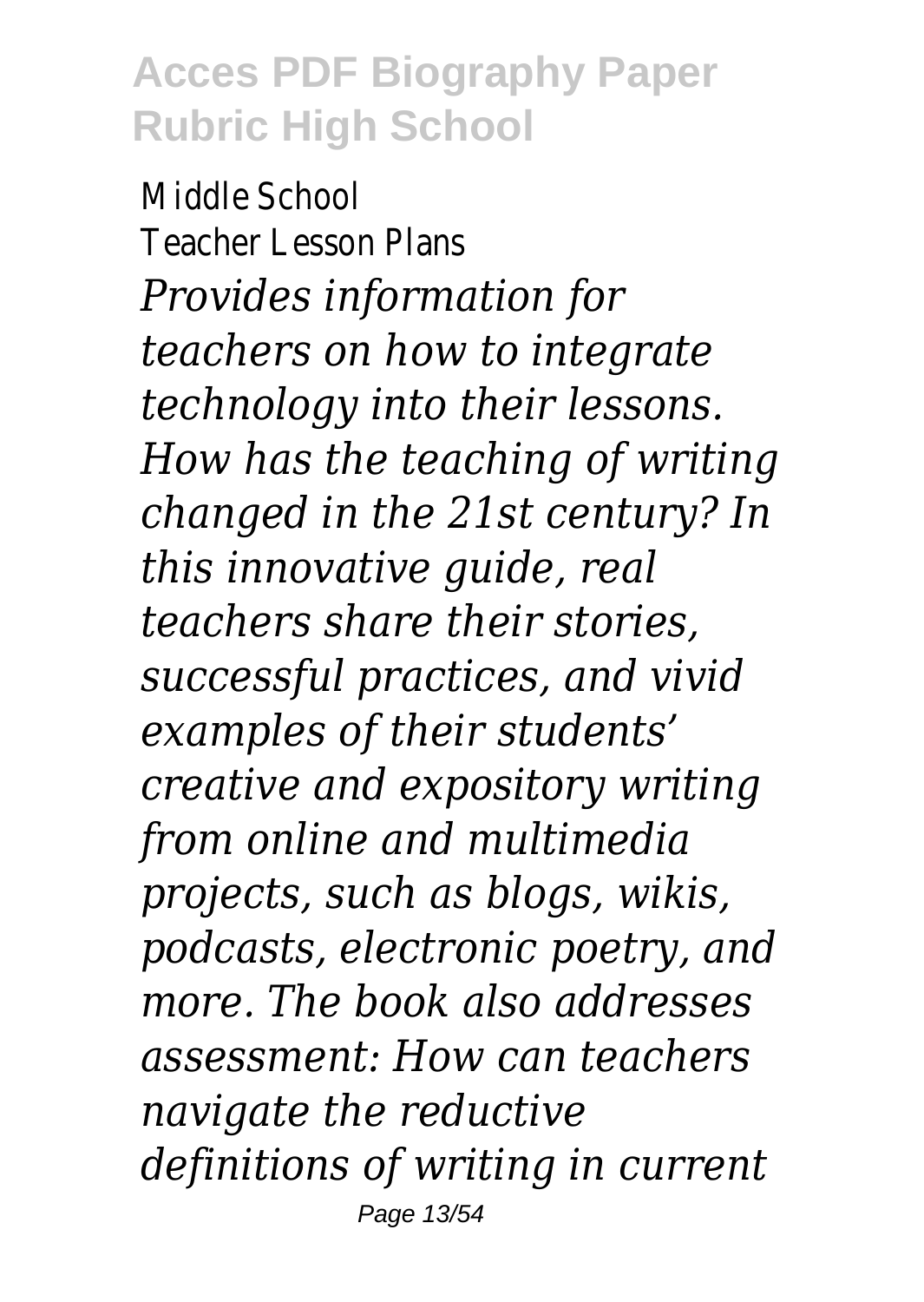*national and statewide testing? What are teachers' goals for their students' learning—and how have they changed in the past 20 years? What is "the new writing"? How do digital writers revise and publish? What are the implications for the future of writing instruction? The contributing authors are teachers from public, independent, rural, urban, and suburban schools. Whether writing instructors embrace digital literacy now or see the inevitable future ahead, this groundbreaking book (appropriate for the elementary through college level) will both* Page 14/54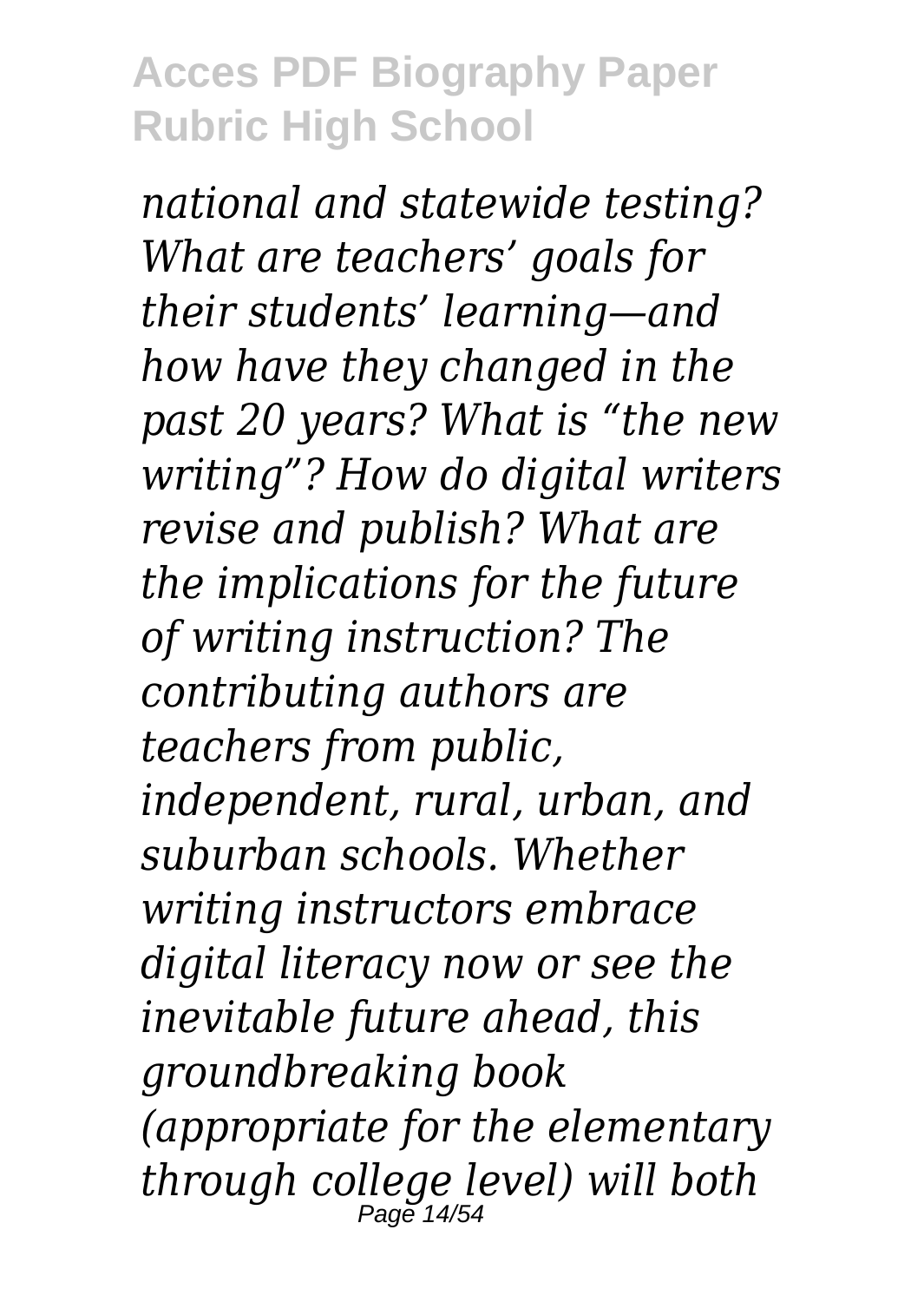*instruct and inspire. Extending the themes of Contemporary Psychoanalytic Foundations, The Therapeutic Situation in the 21st Century is a systematic reformulation of fundamental psychoanalytic concepts, such as transference, therapeutic action, and the uses of psychotropic drugs, in the light of recent developments in postmodernism, complexity theory, and neuroscience. Leffert offers formulations of areas not previously considered in any depth by psychoanalysts, such as power relations in the analytic couple, social matrix theory, and narrative theory* Page 15/54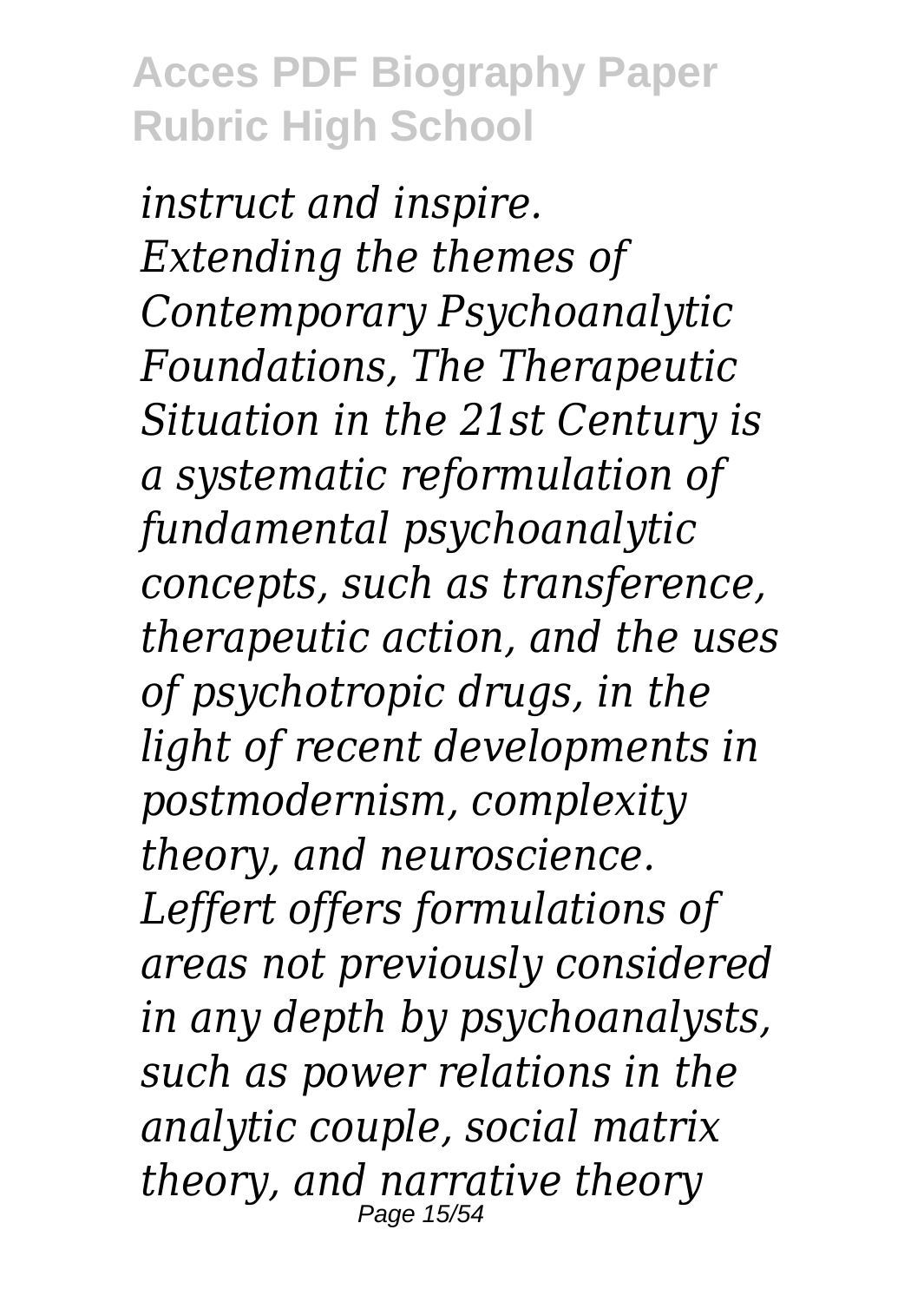*informed by considerations of archaeology, genealogy, complexity, memory, and recall. He also considers new areas, such as the role of uncertainty and love in the therapeutic situation. This book is part of an ongoing effort to place psychoanalysis in the current century, and looks to outside as well as inside areas of thought to inform how we work and how we think about our work. Creativity, Critical Thinking, and Communication: Strategies to Increase Students' Skills is a collection of research, strategies, and lesson plans that will help increase students'* Page 16/54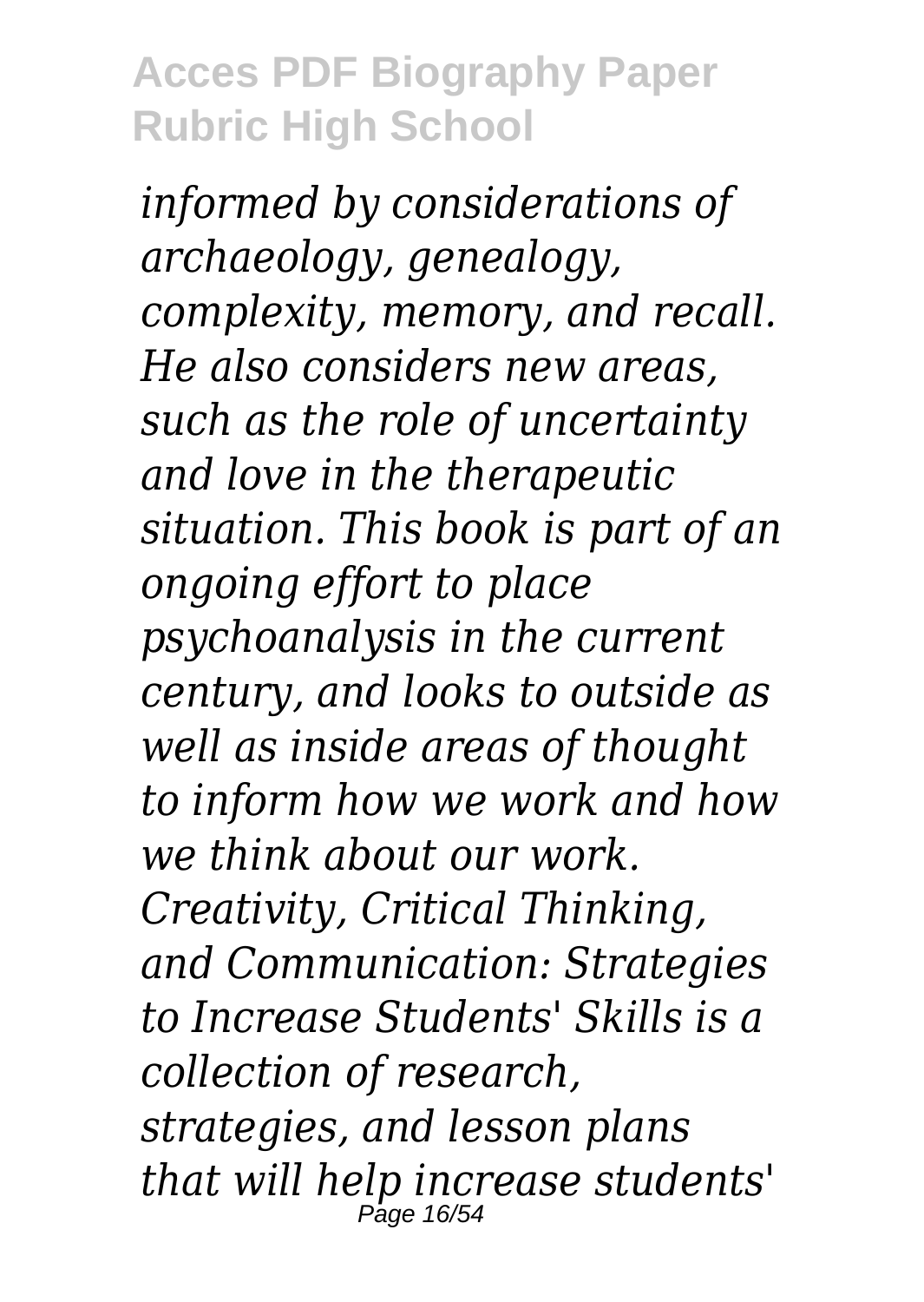*skill level in the 3Cs:creativity, critical thinking, and communication. The 3Cs strategies renew stale curriculum and support deeper learning of core concepts. Biography-Driven Culturally Responsive Teaching, Second Edition A Year Full of Writing Projects for Middle School Writing the South through the Self Taking Action on Adolescent Literacy 8 Kinds of Writing Love's Labour's Lost Teachers Edition* Preparing the Next Generation of Oral Page 17/54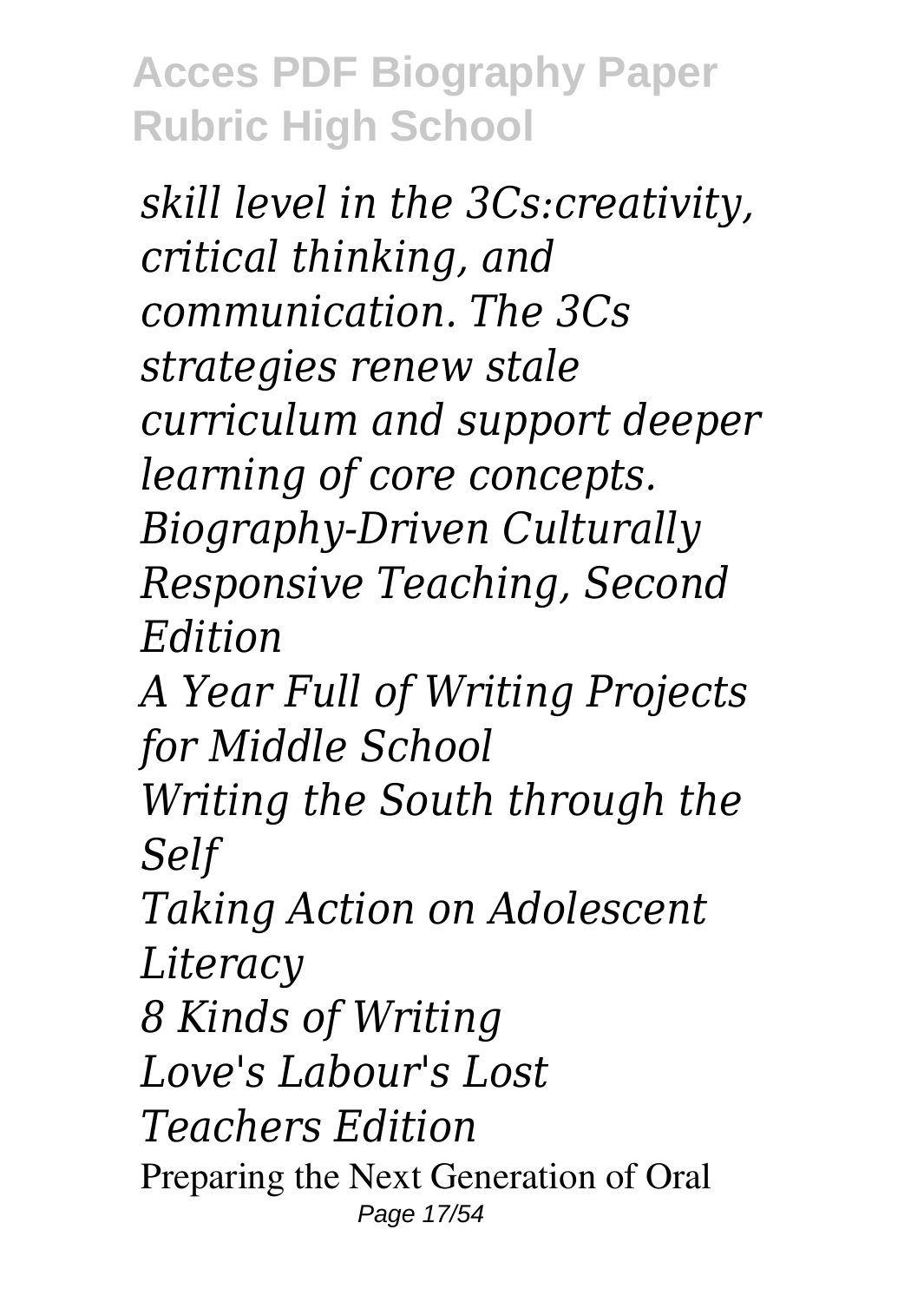Historians is an invaluable resource to educators seeking to bring history alive for students at all levels. The anthology opens with chapters on the fundamentals of oral history and its place in the classroom, but its heart lies in nearly two dozen insightful personal essays by educators who have successfully incorporated oral history into their own teaching. Filled with step by step descriptions and positive student feedback, these chapters offers practical suggestions on creating curricula, engaging students, gathering community support, and meeting educational standards. Lanman and Wendling open each chapter with thoughtful questions that guide readers, whether unfamiliar with oral history or seeking to refine their approach, in applying the examples to their own classrooms. The bibliography of further resources at the anthology's close provides interested educators with all the Page 18/54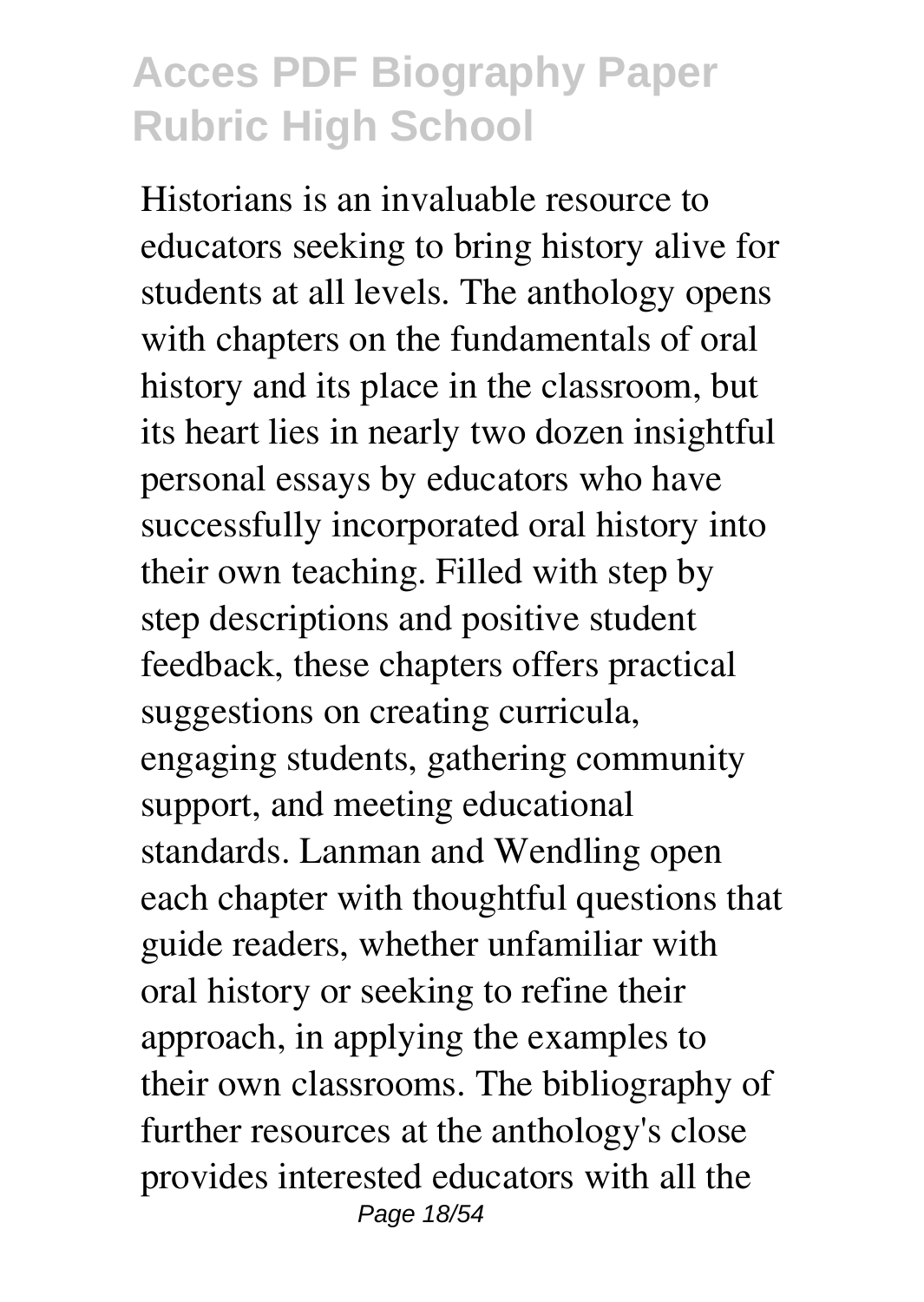information necessary to transform their lessons and show their students' history's power as a living force within their own lives and communities.

Provides step-by-step instructions on creating a writing program using rubrics, and includes lesson plans, forms, and scheduling guidelines.

A companion to Facilitator's Guide to Using Assessments to Teach for Understanding, this casebook presents the challenges and dilemmas that teachers face with the contemporary climate of highstakes accountabilty. The cases provide an opportunity to collaboratively analyse and reflect on issues.

Analyzes interviews with students, teachers, and administrators to develop a new set of literacies essential for student success in the digital age. To read John<sup>Is</sup> work is to take on the role of a patient listener  $\mathbb{I}$  A book, like a piece of music, is Page 19/54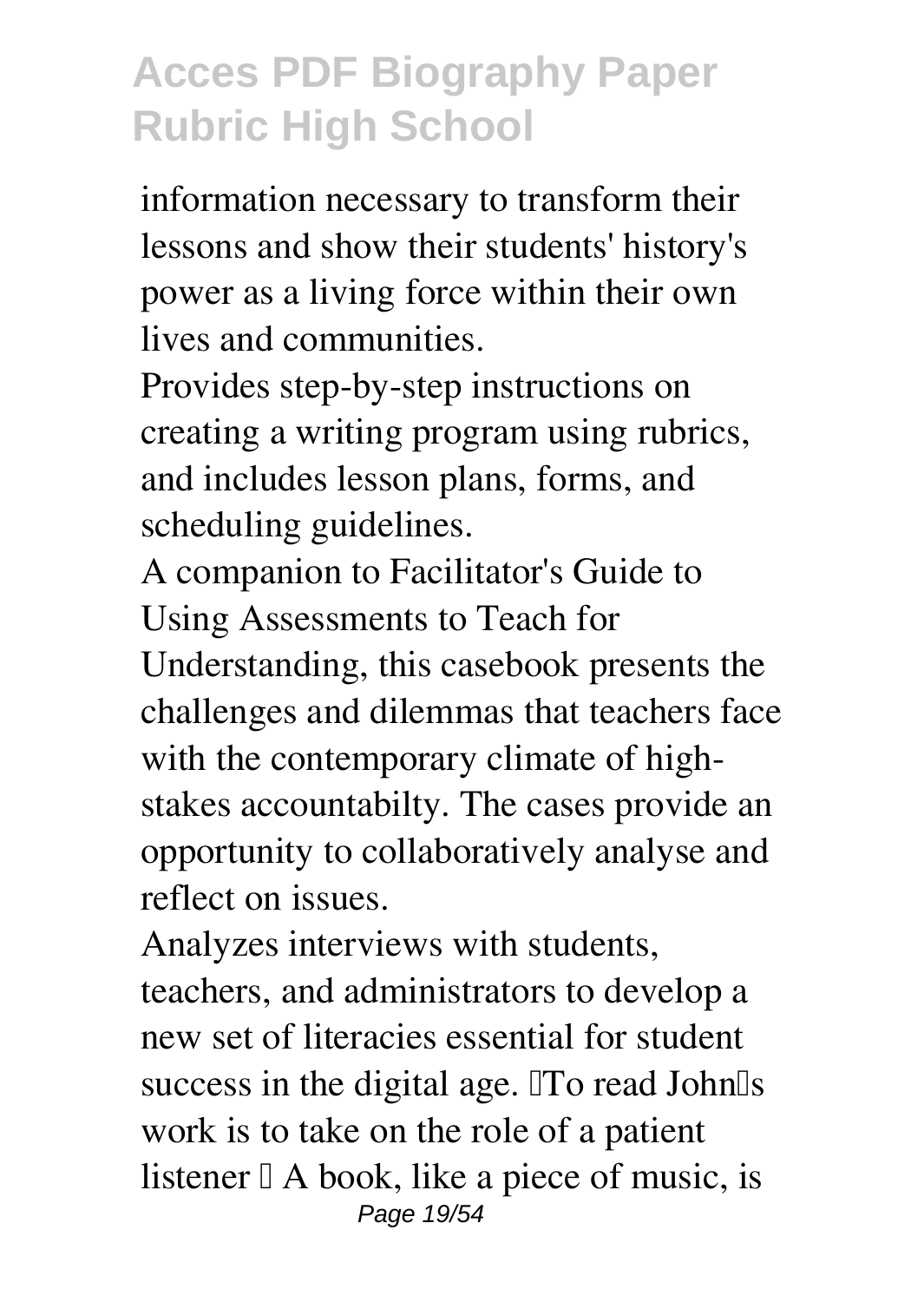scored for time, and I feel Time to Write is scored adagio.<sup>[]</sup> I believe that Time to Write can be read as a critique of [the] time-chopping approach to education and an argument for presence, for being fully open to experience, for being there  $\mathbb{I}$  To do good work, we must enter something like llisland timell or what John calls  $\exists$ existential time $\exists$ or what is sometimes called  $If$  I when we lose, at least temporarily, a sense of clock time. $\Box$   $\Box$  from the Foreword by Thomas Newkirk Twentyfive years ago, John Sylvester Lofty studied the influence of cultural time values on students<sup>[]</sup> resistance to writing instruction in an isolated Maine fishing community. For the new edition of Time to Write, Lofty returned to the island to consider how social and educational developments in the intervening years may have affected both local culture and attitudes toward education. Lofty Page 20/54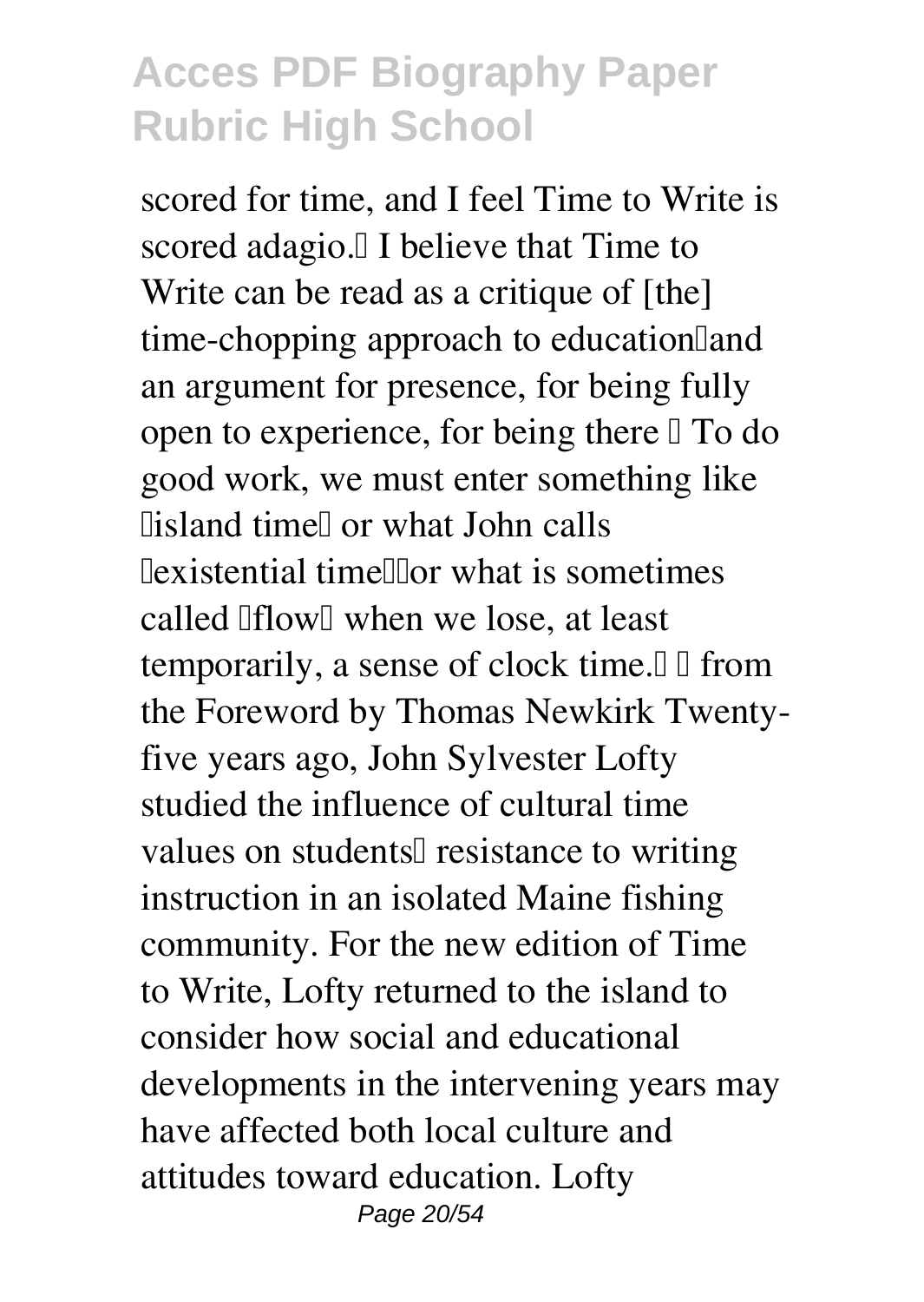discovered how the island time values that previously informed students<sup>[]</sup> literacy learning have been transformed by outside influences, including technology, social media, and the influx of new residents from urban areas. Building on the ethnographic findings of the original study, the new edition analyzes the current conflict between the digital age time values of constant connections and instant communication, and those of school-based literacy. Lofty examines the new literacies now essential for students in a technologically connected world, both those who aspire to continue the traditional island work of lobster fishing, and for the many who now choose to pursue other careers and attend college on the mainland.

Vol. 6, T-Z

Preparing the Next Generation of Oral **Historians** 

Page 21/54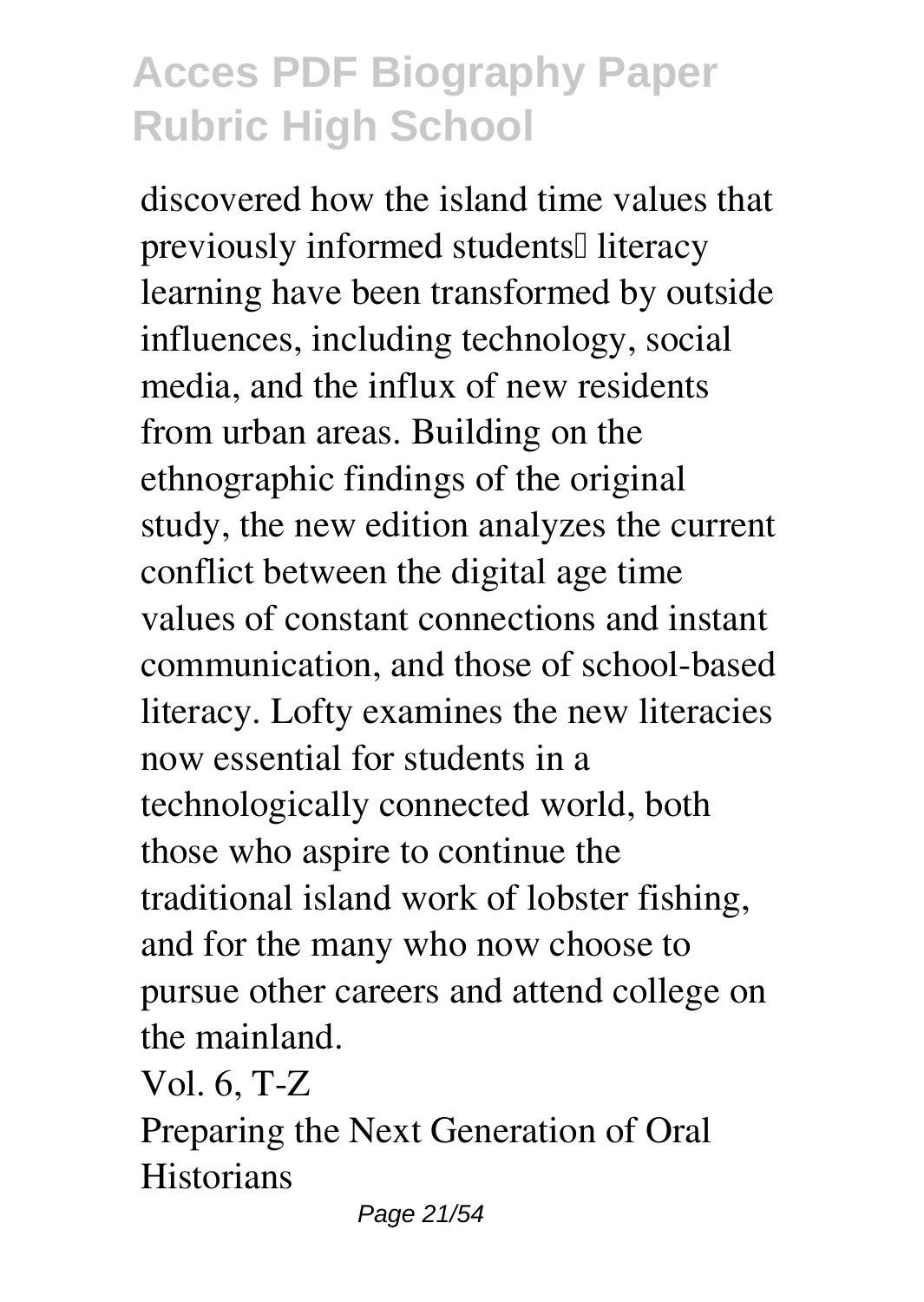Teachers Caught in the Action Teaching Writing With Rubrics Technology, Change, and Assessment in the 21st Century Classroom Cliffsnotes TExES Ppr Ec-12 (160) Differentiated Instruction Across the Content Areas *Middle school students typically face 8 Kinds of Writing assignments: Autobiographies Biographies Cause and effect Evaluation Information reports Observational writing Problem/solution writing, and Short stories. Use this flexible resource to strengthen your students' capability in each format and bolster their test-prep skills. Each lesson includes four prompts, a graphic organizer,* Page 22/54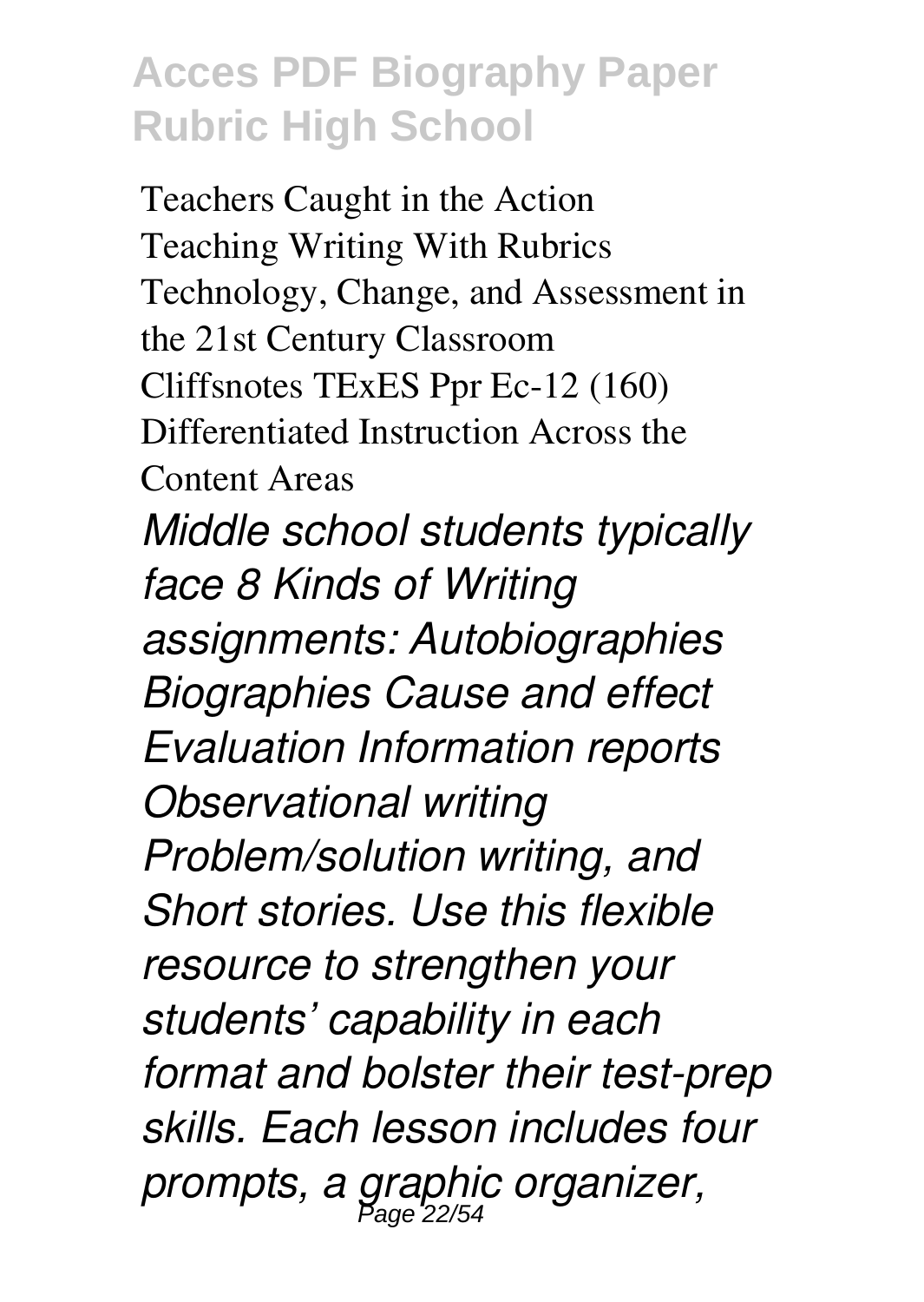*suggested approaches, and a final-draft checklist. The lessons are correlated to state standards. Backed by solid research, Writing Instruction That Works answers the following question: What is writing instruction today and what can it be tomorrow? This up-to-date, comprehensive book identifies areas of concern for the ways that writing is being taught in todays secondary schools. The authors offer farreaching direction for improving writing instruction that assist both student literacy and subject learning. They provide many examples of successful writing practices in each of the four core* Page 23/54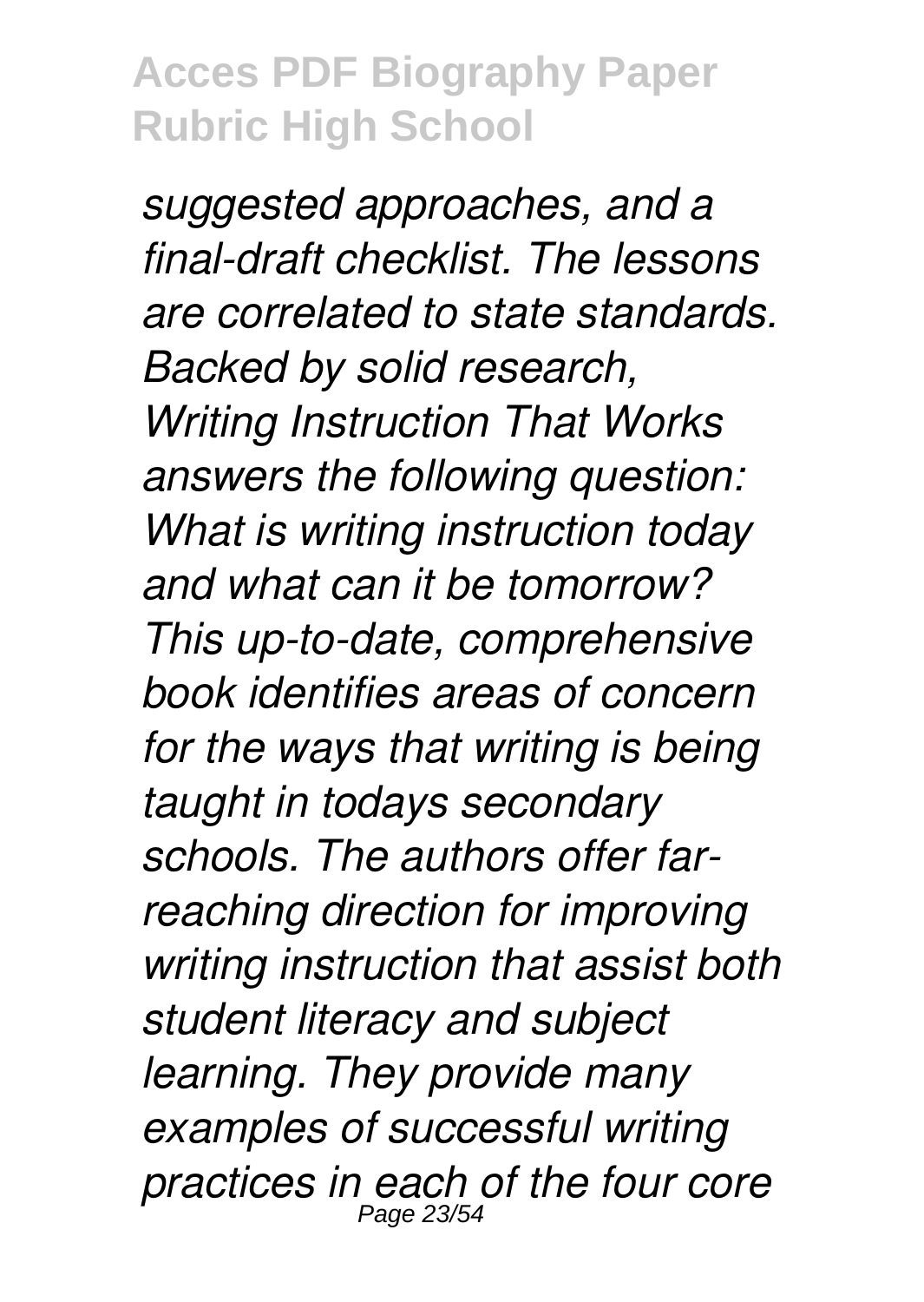*academic subjects (English, mathematics, science, and social studies/history), along with guidance for meeting the Common Core standards. The text also includes sections on Technology and the Teaching of Writing and English Language Learners.*

*Literacy lies at the heart of student understanding and achievement. Yet too many educators mistakenly assume that the reading, writing, speaking, and thinking skills that students developed in elementary school are sufficient for the sophisticated learning tasks they face in middle and* Page 24/54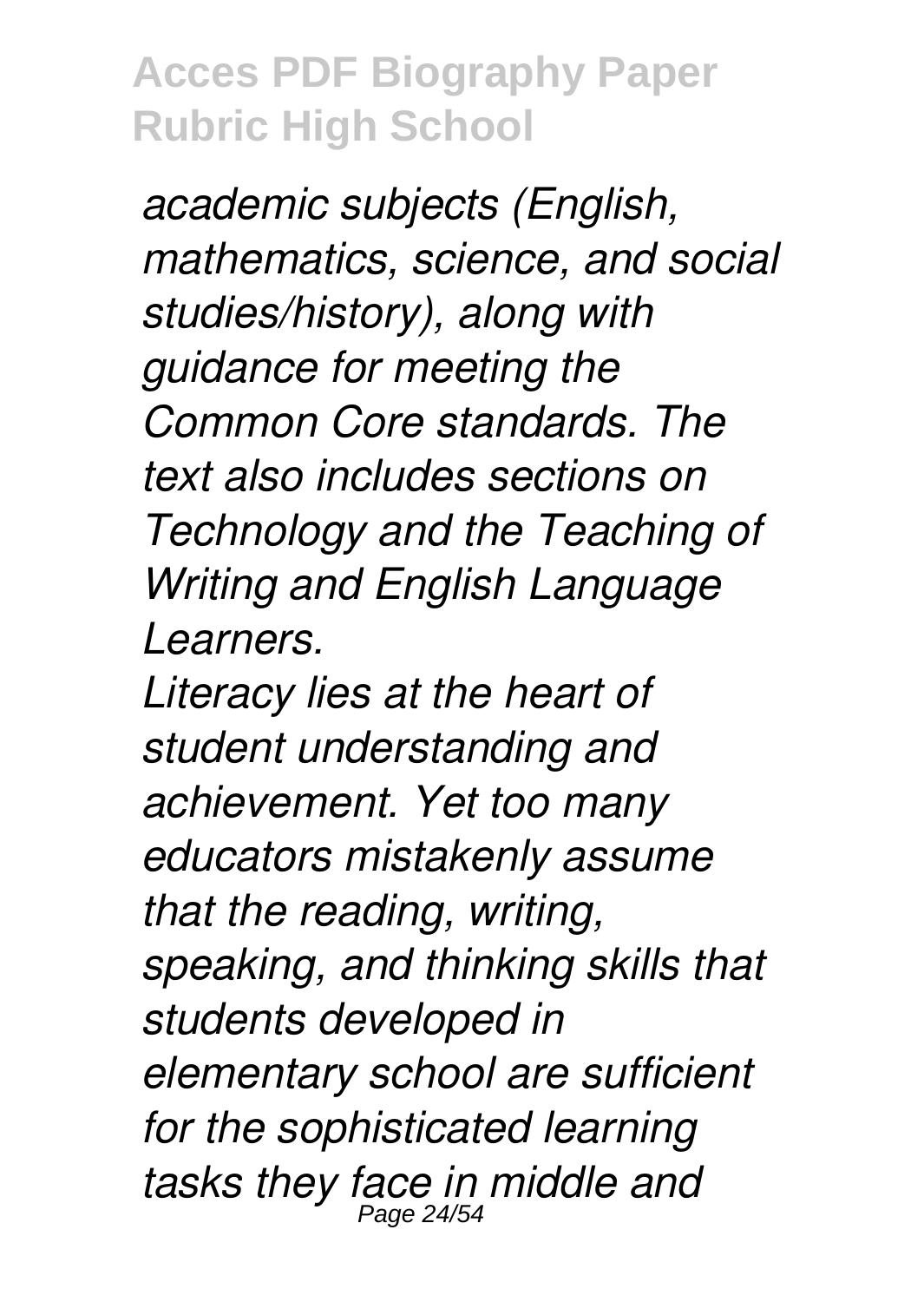*high school. The result? Disappointing test scores, high dropout rates, and students unprepared for higher education, citizenship, and the world of work. Taking Action on Adolescent Literacy: An Implementation Guide for School Leaders presents a structured approach to using literacy as a lever for overall school improvement. Literacy instruction is not an "add-on," authors Judith L. Irvin, Julie Meltzer, and Melinda Dukes insist; it's an ongoing essential. All adolescent students, no matter what their level of achievement, can benefit from direct instruction in reading,* Page 25/54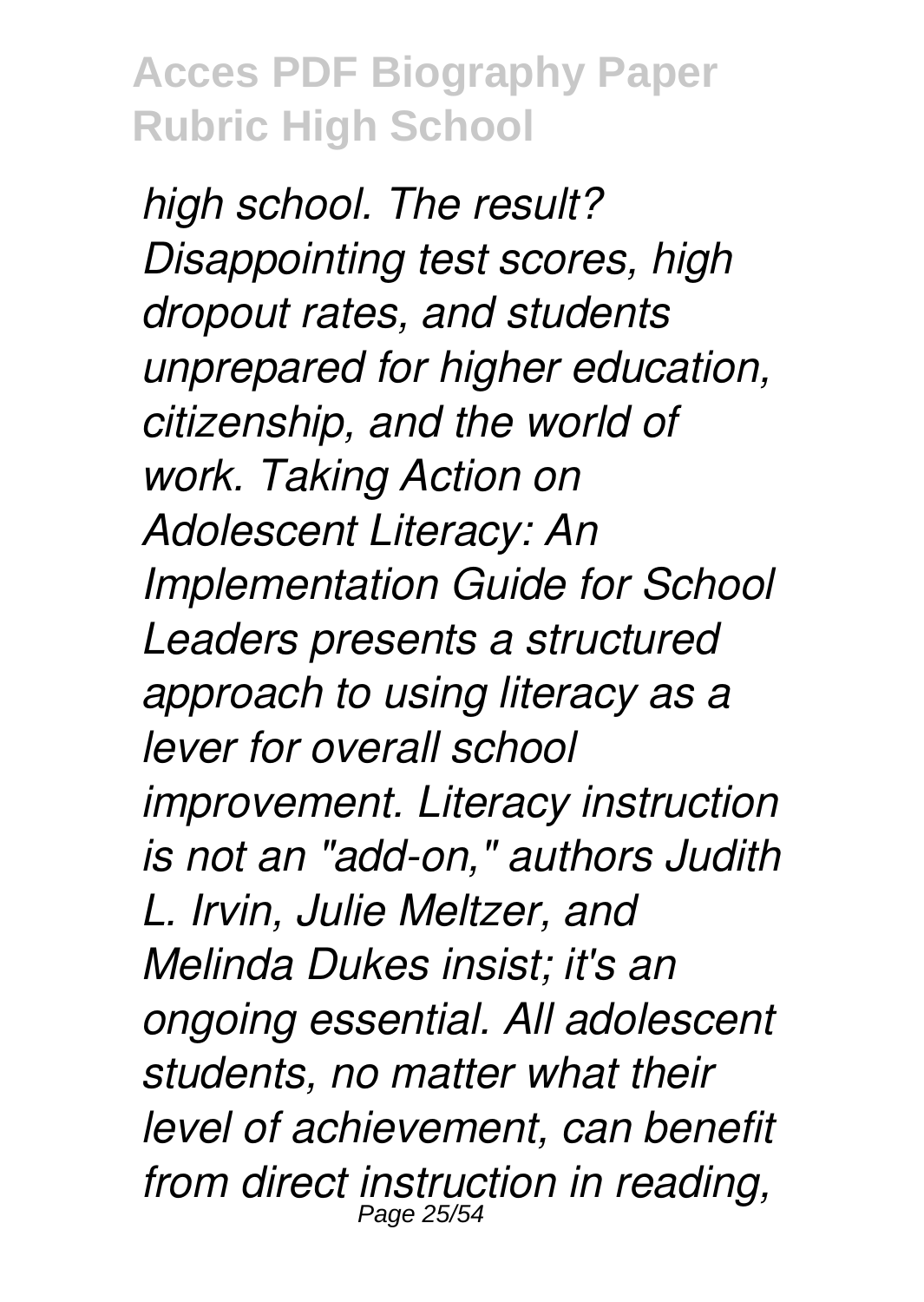*writing, speaking, and thinking. And all secondary school leaders can improve students' literacy and learning by following the five action steps outlined in this book: (1) develop and implement a literacy action plan, (2) support teachers to improve literacy instruction, (3) use data to make curricular decisions, (4) build capacity for shared leadership, and (5) creatively allocate resources to support the literacy plan. The book also offers strategies to help educators integrate literacy and learning across the content areas, provide targeted interventions for* students who are struggling the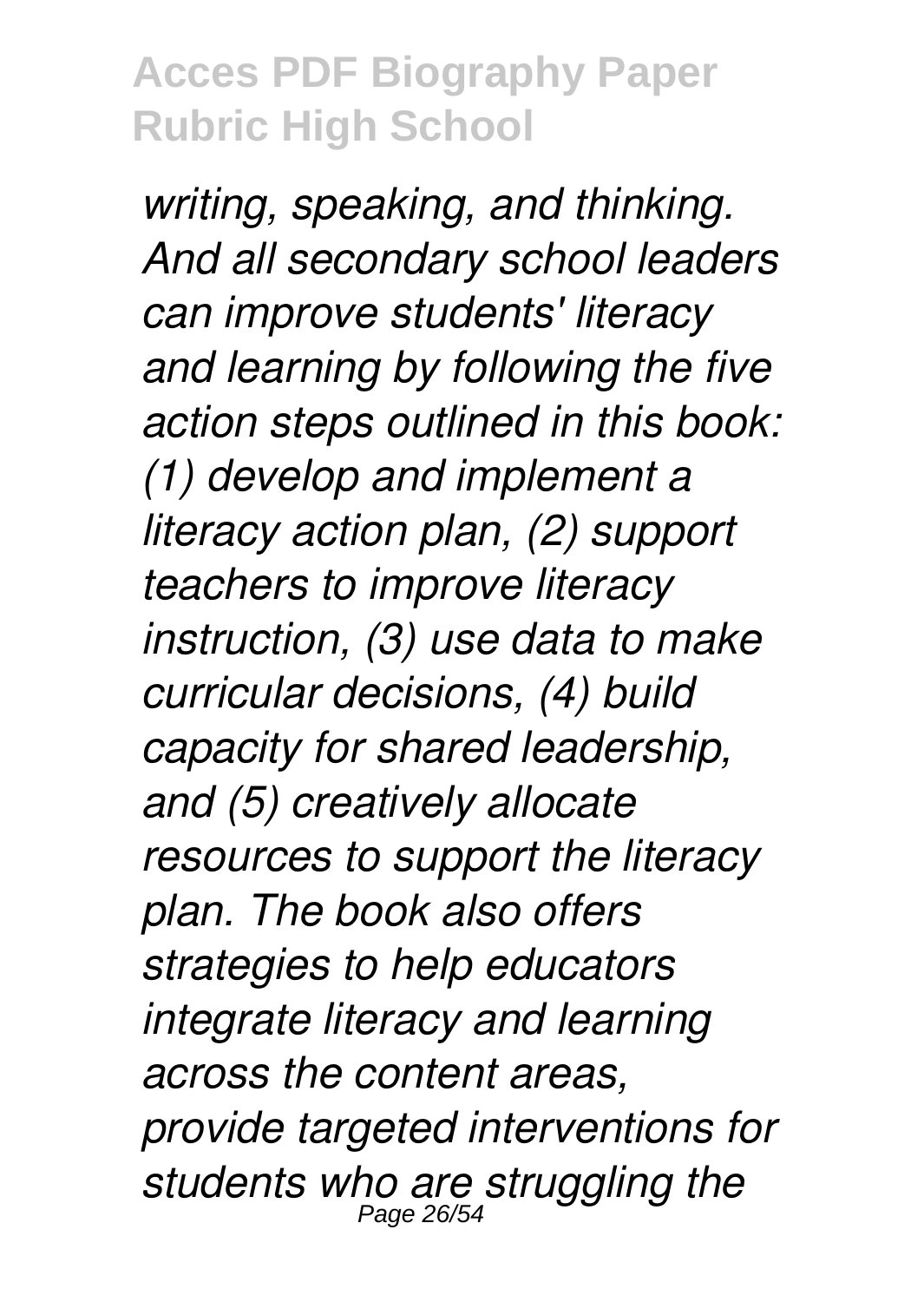*most, and develop a supportive school environment that involves parents, community members, and district leaders. Practical tools, helpful resources, and vignettes based on the authors' extensive work in school districts nationwide make this an indispensable guide for principals, central office administrators, literacy coaches, department chairs, and other school leaders committed to helping students succeed. Help students build content area literacy through interactive notetaking! This resource provides creative strategies for developing students' interactive* Page 27/54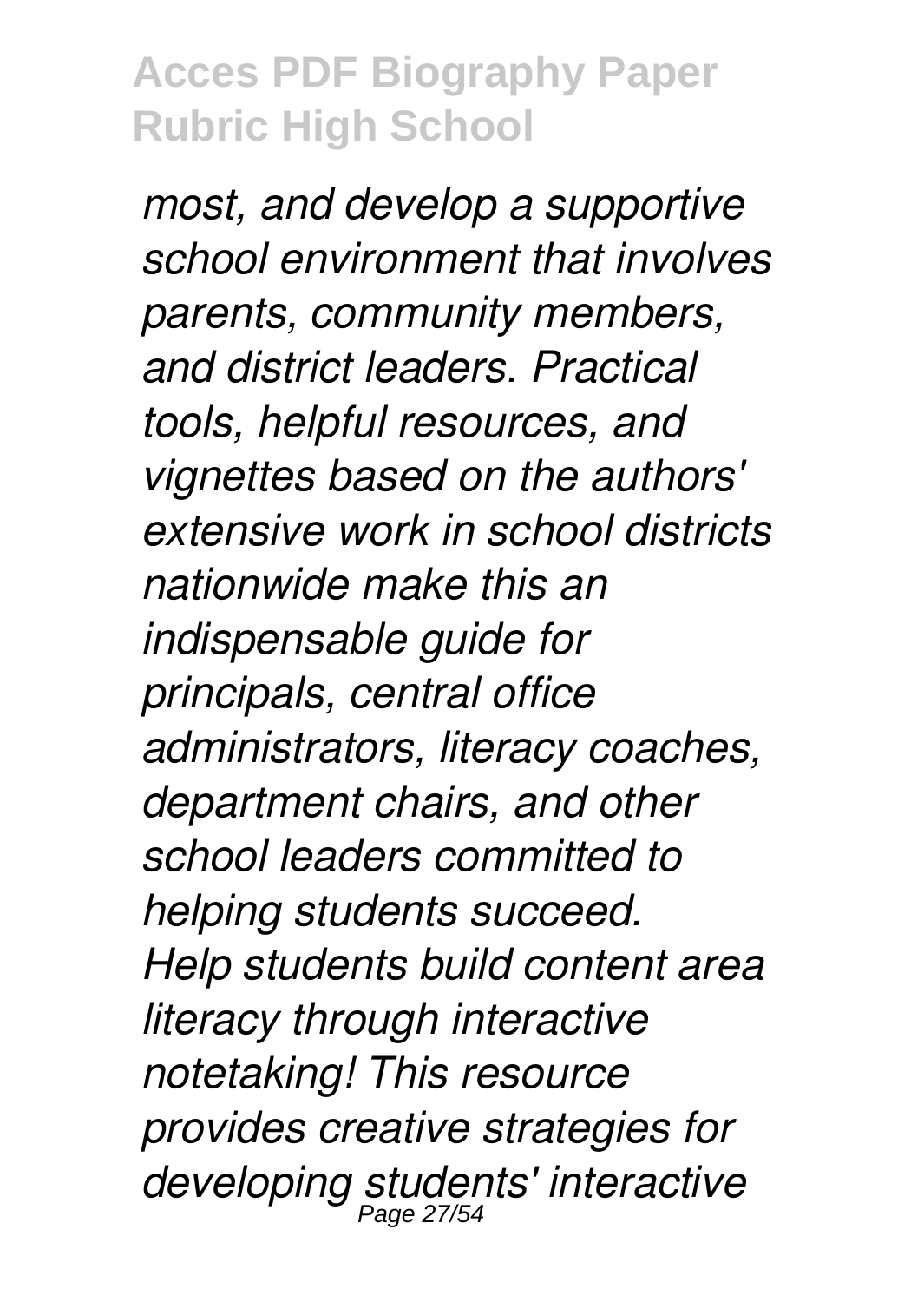*notetaking skills across the content areas. Lessons focus on topics including partner work, vocabulary, comprehension, and summarizing to engage students in critical thinking and analysis. This grade-range-specific resource differentiates instruction to support the needs of students at each grade level. Aligned to standards, this essential classroom resource will allow students to practice effective learning strategies, increasing retention and achievement in mathematics, language arts, social studies, and science. Dictionary of North Carolina Biography* Page 28/54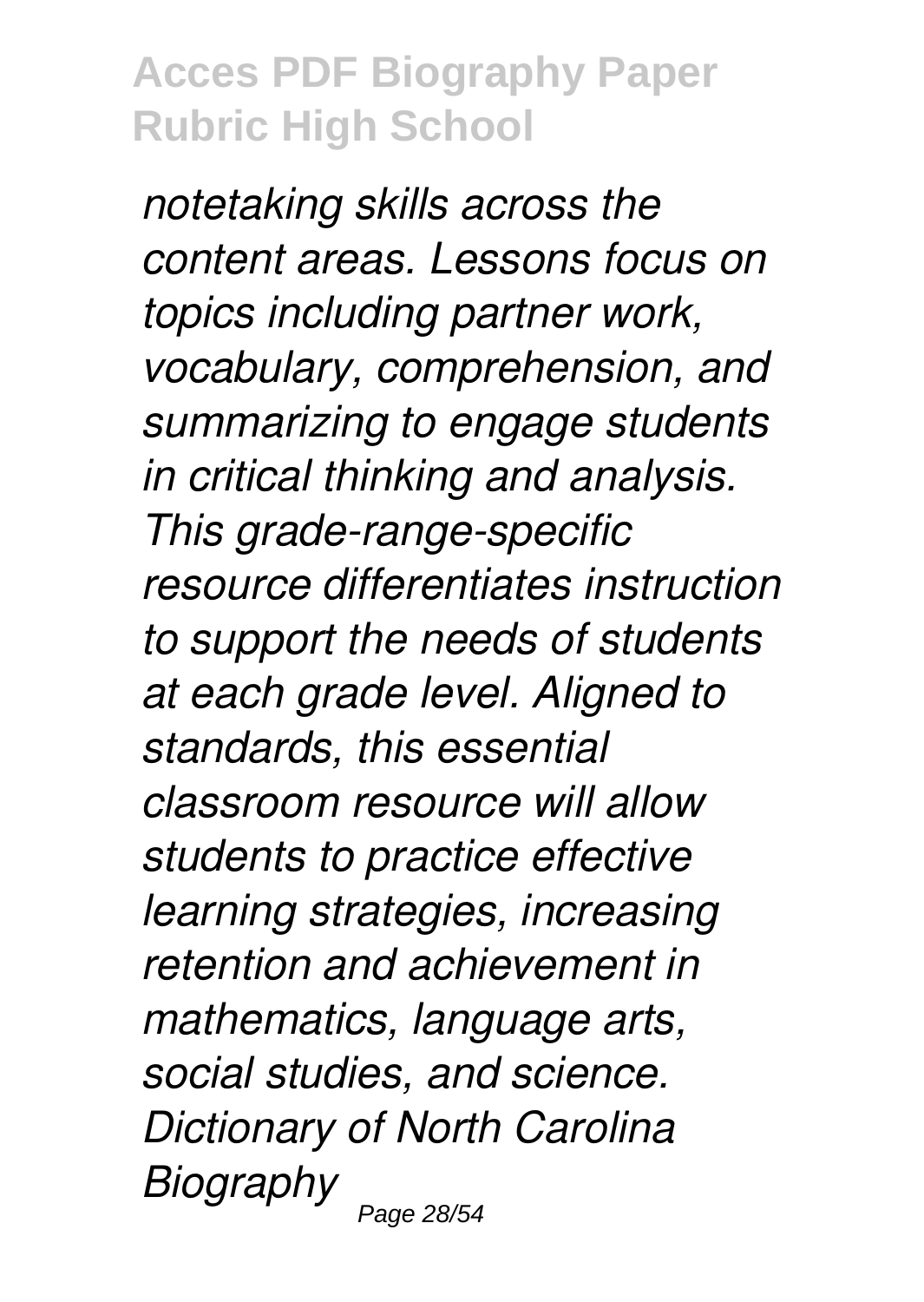*The Tradition of Collective Biography in Early Modern Europe Teaching the New Writing Transforming Student Library Aides Into Action Learners Tried and True Preparing Teachers to Use Technology Power Researchers* Accessible and readerfriendly, this is the definitive book on teaching writing to children in grades K-8, the only title on the market to thoroughly address both the process and the product of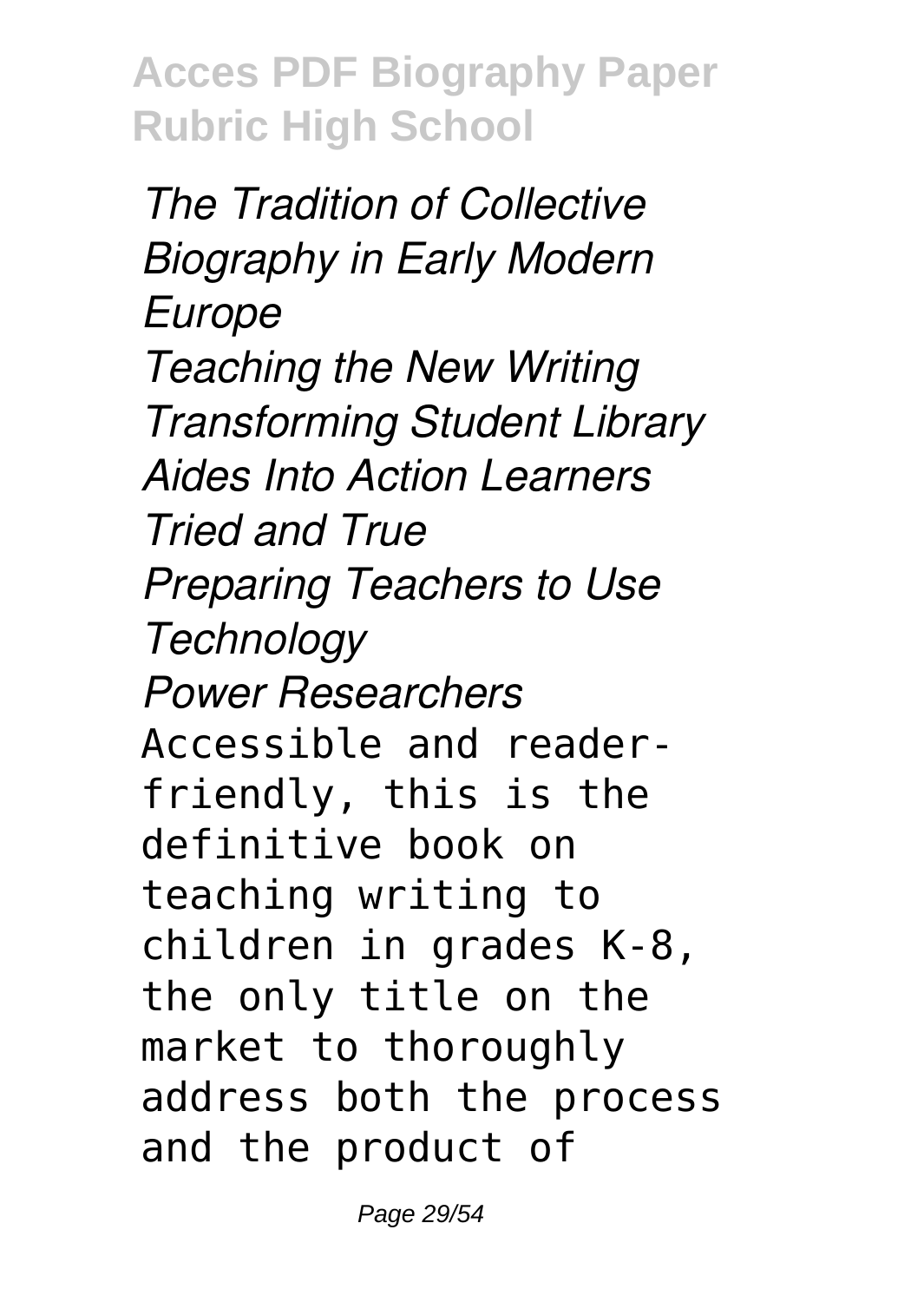writing. Covers strategies for teaching prewriting, drafting, revising, editing, and publishing through writing workshops, literature focus units, and thematic units; techniques for helping children develop ideas, organize writing, choose vocabulary, apply stylistic devices, and correct mechanical errors; and, five levels of scaffolded composition instruction: modeled, shared, interactive, guided, and independent writing. Addressing Process and Product NEW! A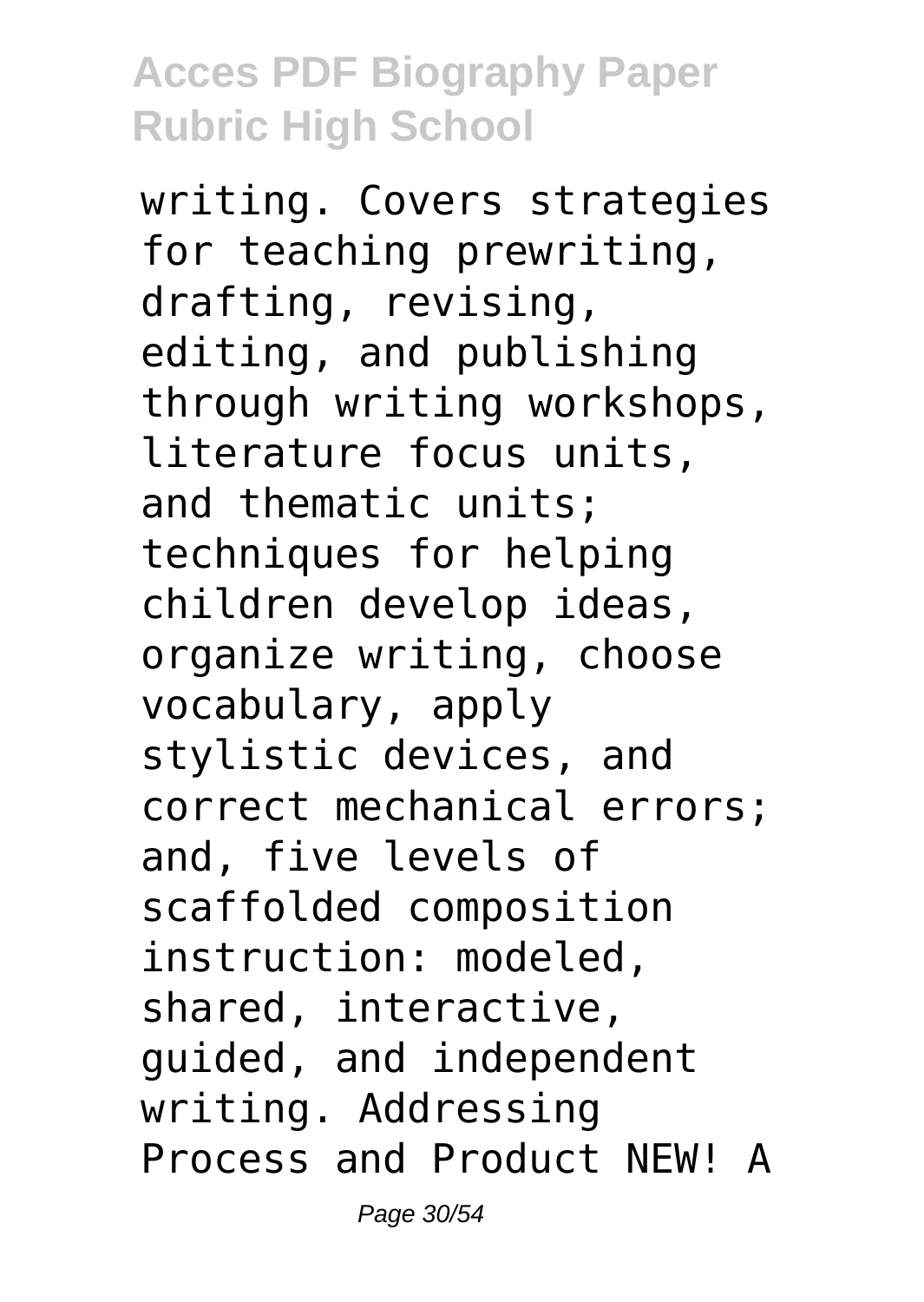Writing Workshop CD now included in every copy of the book gives you specific insight into classroom teaching in a workshop model, illustrating both the writing process and product. Meeting Individual Student Needs NEW! How to Address Struggling Writers' Problems-- this step by step analysis explains what issues cause writers to struggle, provides clear examples of the problem, and clarifies the steps to take to help writers overcome their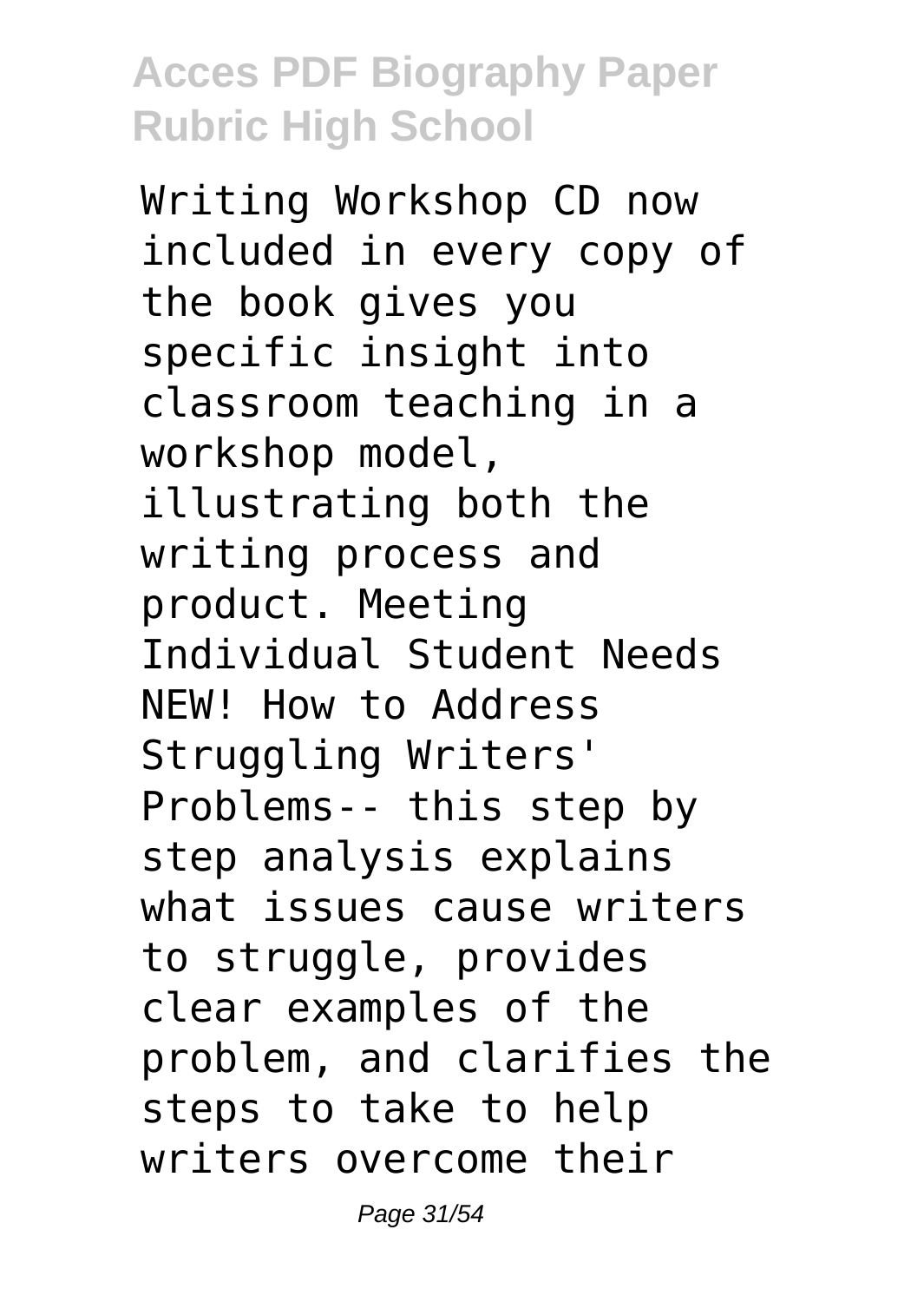obstacles. Planning for Accountability NEW! Preparing for Writing Tests --this new feature will help you prepare students for high-stakes testing by clearly defining each type of writing, providing prompts to generate a writing sample, and outlining possible pitfalls writers may face when writing in this specific genre. Following Common Core Standards, this lesson plan for William Shakespeare's, "Love's Labour's Lost" is the perfect solution for

Page 32/54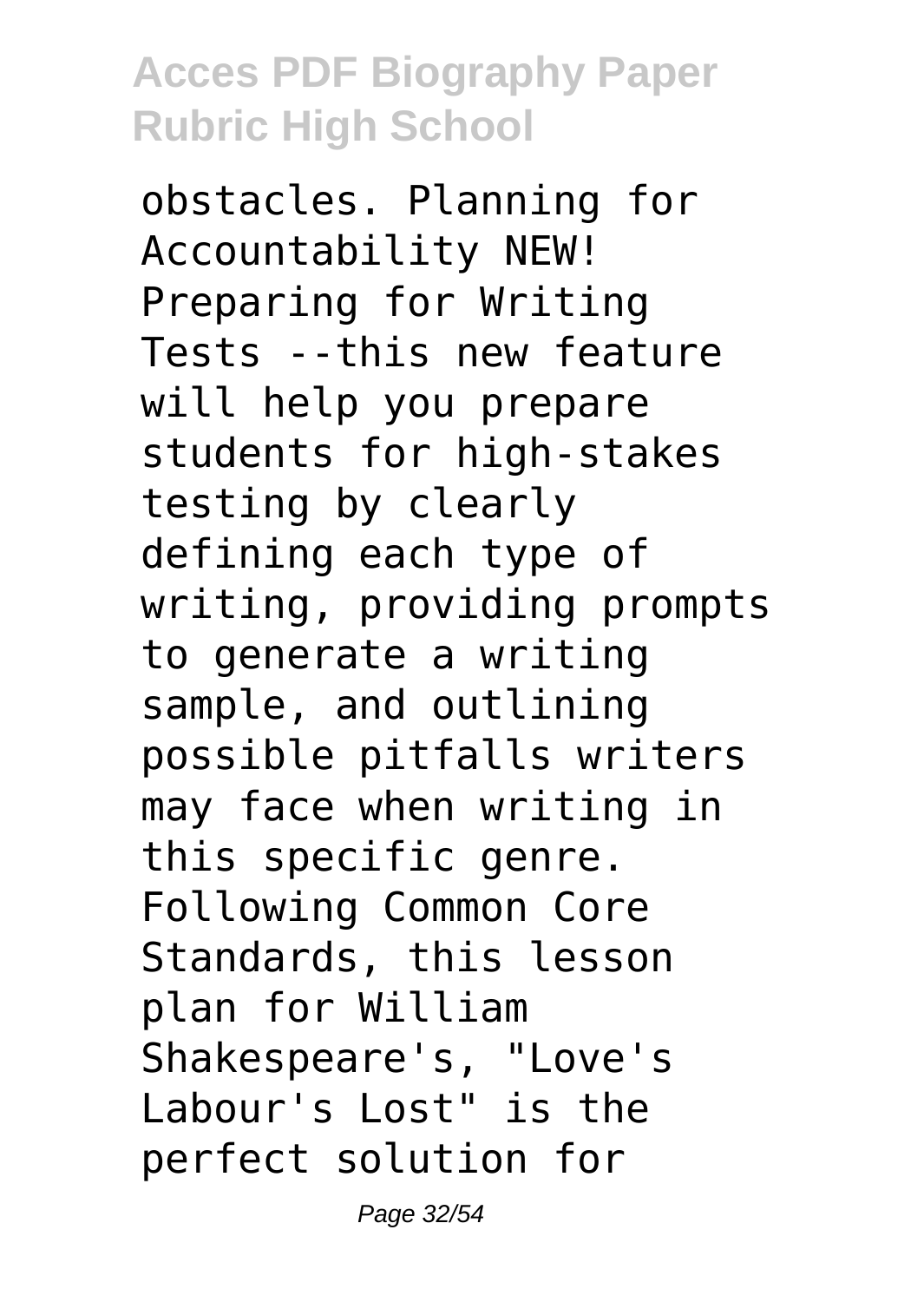teachers trying to get ideas for getting students excited about a book. BookCaps lesson plans cover five days worth of material. It includes a suggested reading schedule, discussion questions, essay topics, homework assignments, and suggested web resources. The most comprehensive state project of its kind, the Dictionary provides information on some 4,000 notable North Carolinians whose accomplishments and occasional misdeeds span four centuries. Much of the bibliographic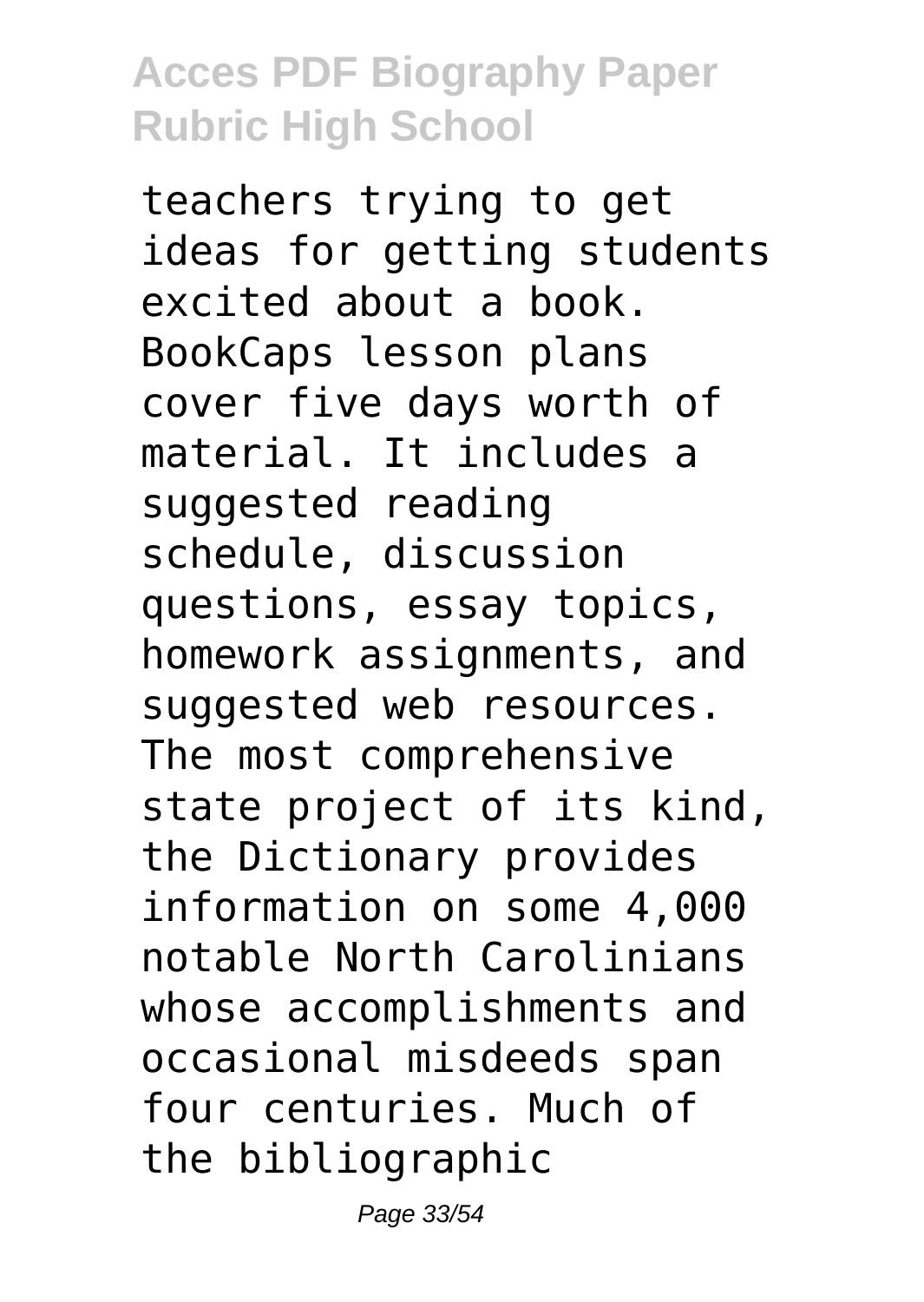information found in the six volumes has been compiled for the first time. All of the persons included are deceased. They are native North Carolinians, no matter where they made the contributions for which they are noted, or nonnatives whose contributions were made in North Carolina. Because what we do in staff development can best be understood in terms of Contexts, Strategies, and Structures, the remainder of the book features distinguished educators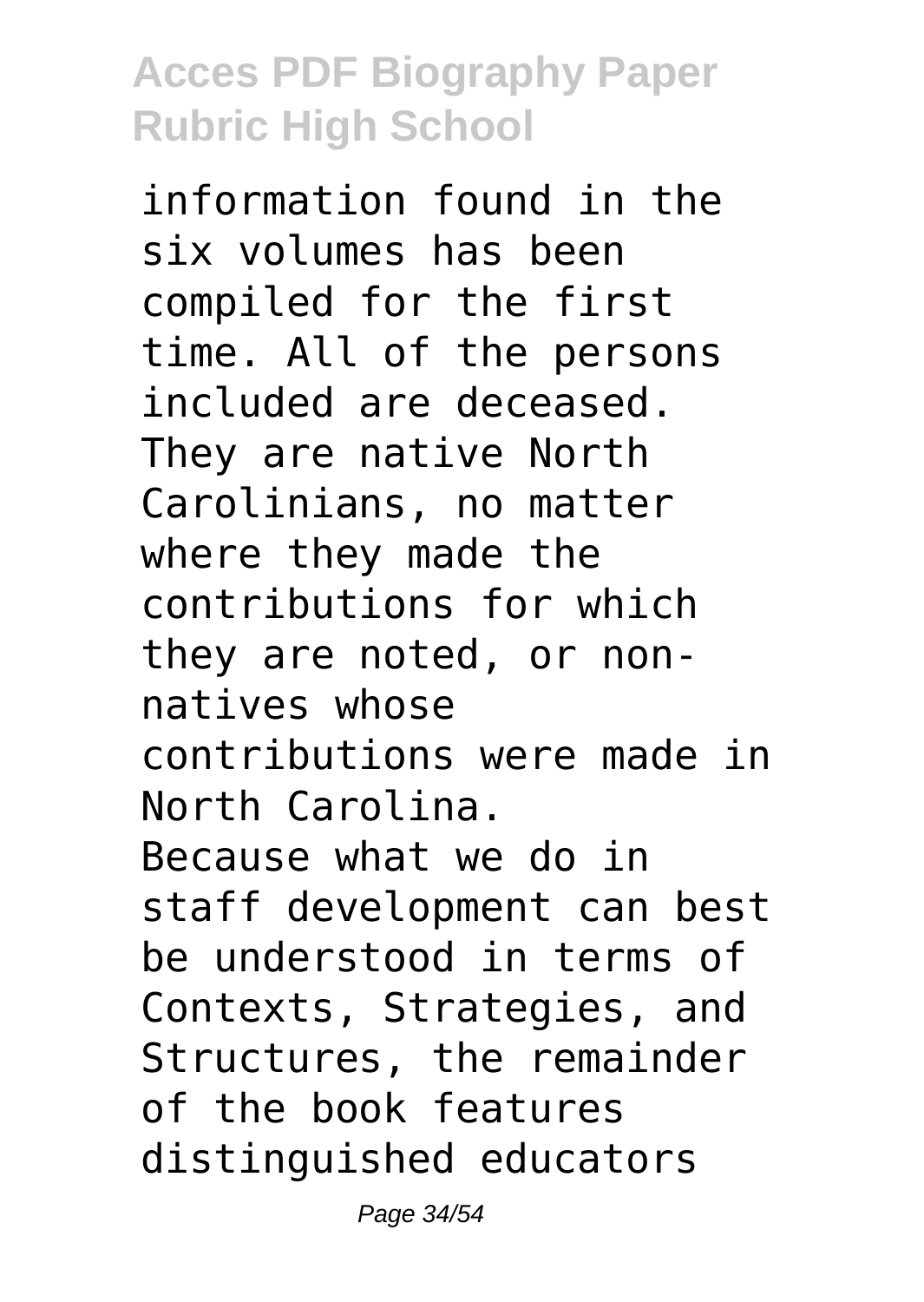who write from their own unique experiential and theoretical stances. Jacqueline Ancess describes how teachers in New York City secondary schools increase their own learning while improving student outcomes • Milbrey W. McLaughlin and Joel Zarrow demonstrate how teachers learn to use data to improve their practice and meet educational standards • Lynne Miller presents a case study of a long-lived school, university partnership • Beverly Falk recounts stories of teachers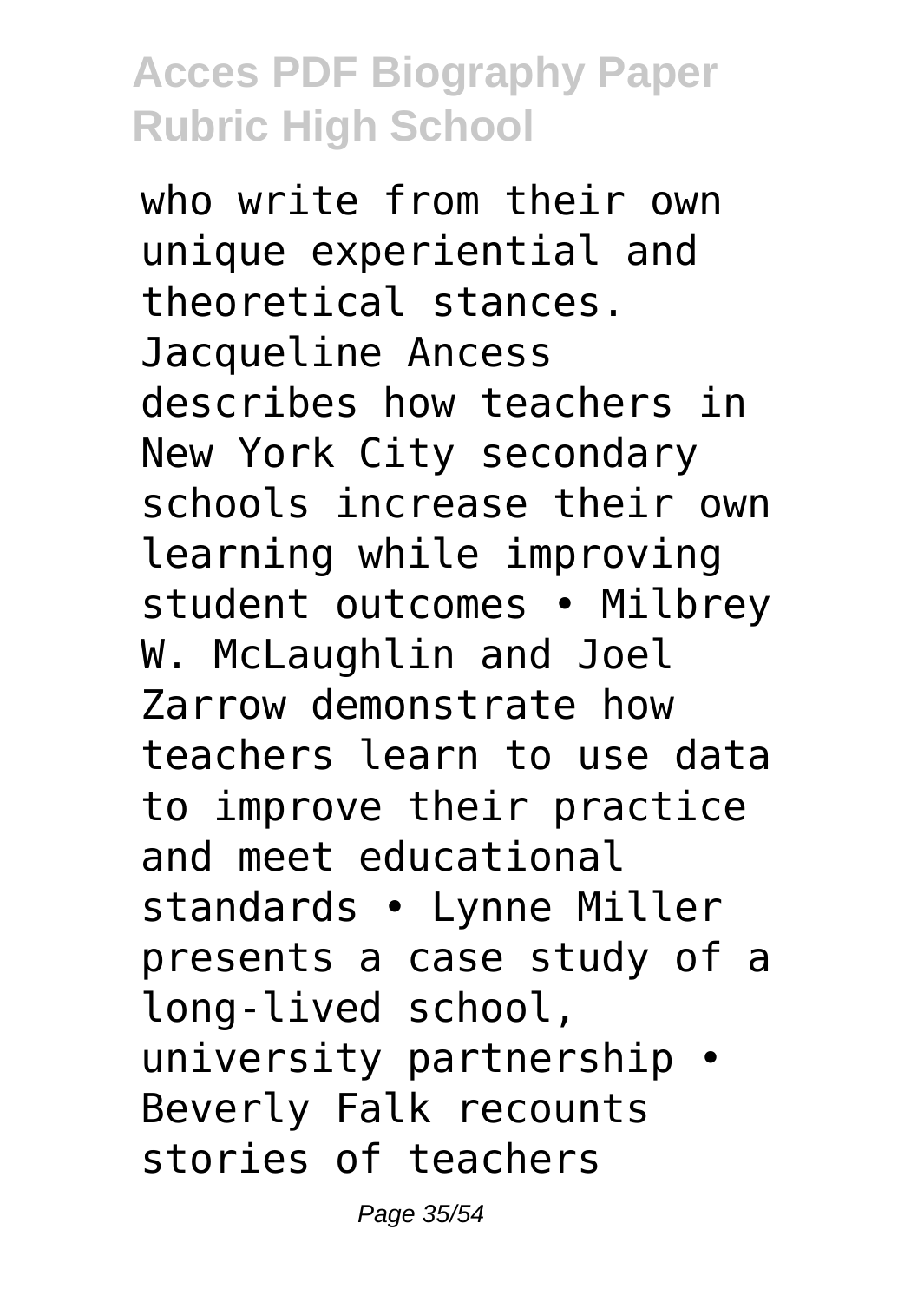working together to develop performance assessments, to understand their student's learning, to re-think their curriculum, and much more • Laura Stokes analyzes a school that successfully uses inquiry groups. There are further contributions (including some from novice teachers) by Anna Richert Ershler, Ann Lieberman, Diane Wood, Sarah Warshauer Freedman, and Joseph P. McDonald. These powerful exemplars from practice provide a much-needed overview of what matters and what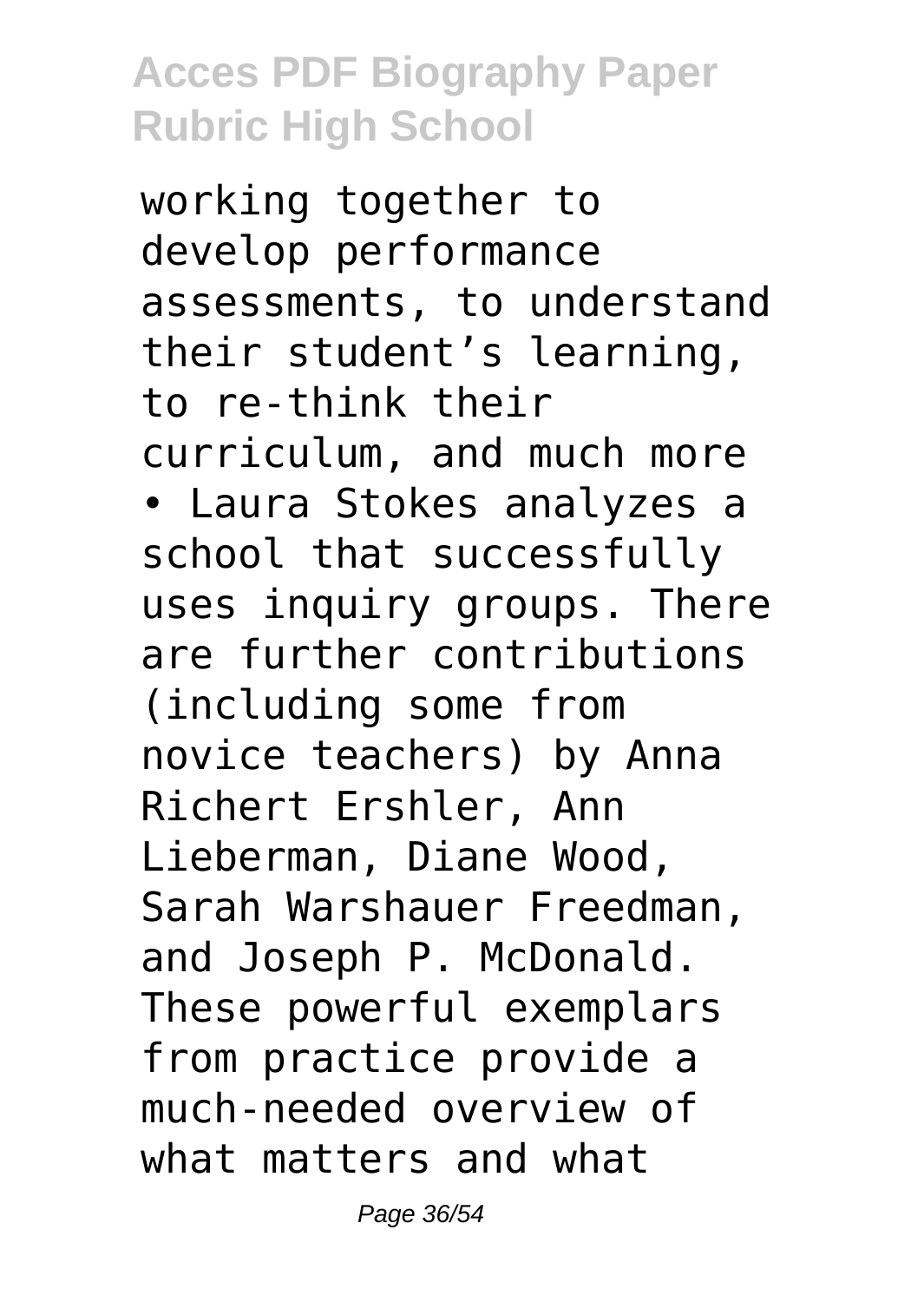really works in professional development today. CliffsNotes FTCE Professional Education Test Creativity, Critical Thinking, and Communication

```
An Implementation Guide
for School Leaders
An Anthology of Oral
History Education
Practical Strategies and
Lesson Plans for Grades
2-8
Balancing Process and
Product
A compilation of popular
```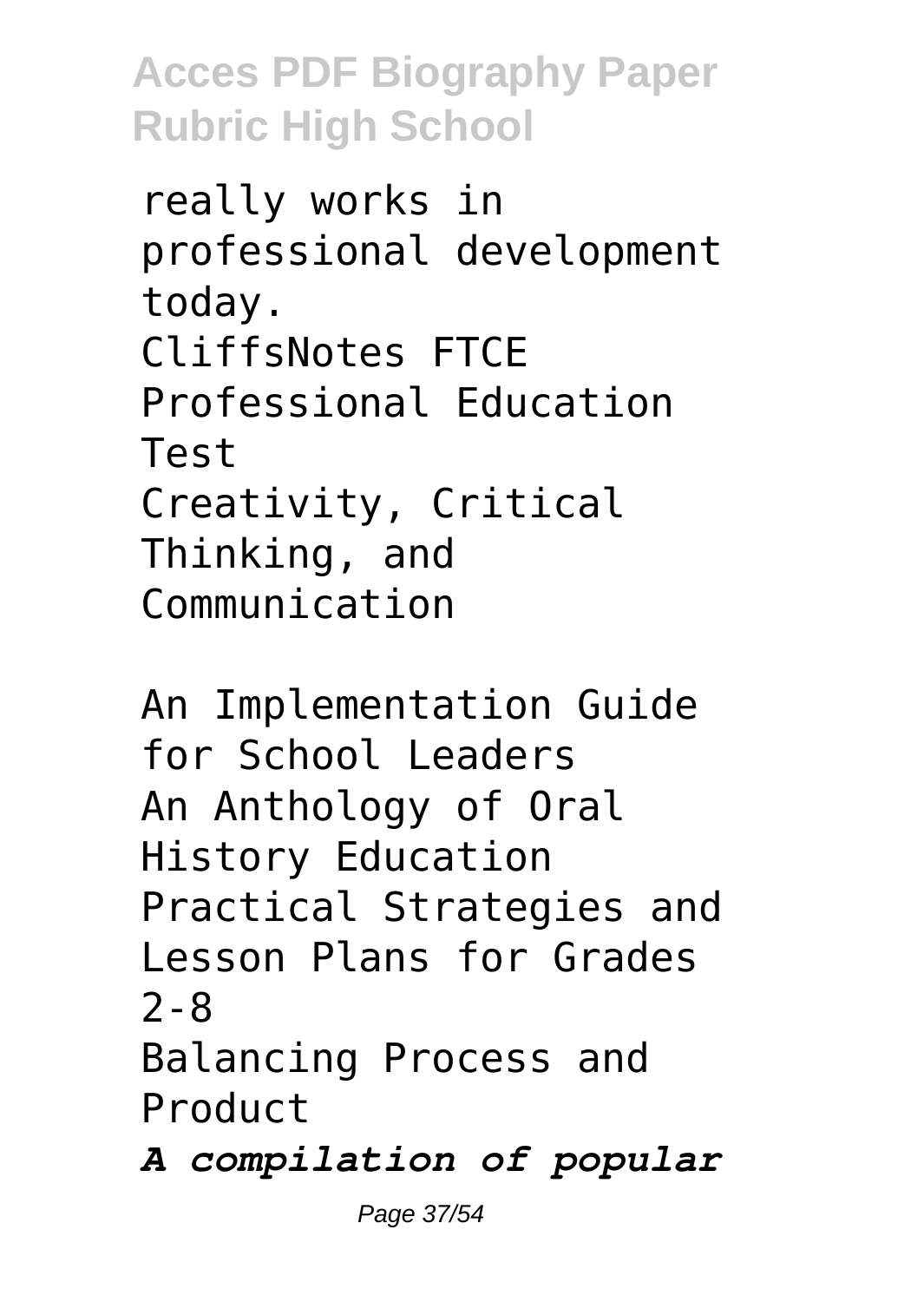*Tried and True columns originally published in Science Scope, this new book is filled with teachers best classroom activities time-tested, tweaked, and engaging. These ageless activities will fit easily into your middle school curriculum and serve as go-to resources when you need a tried-and-true lesson for tomorrow. --from publisher description.*

*Drawing on two decades of teaching a college-level course on southern history as viewed through autobiography and memoir,*

Page 38/54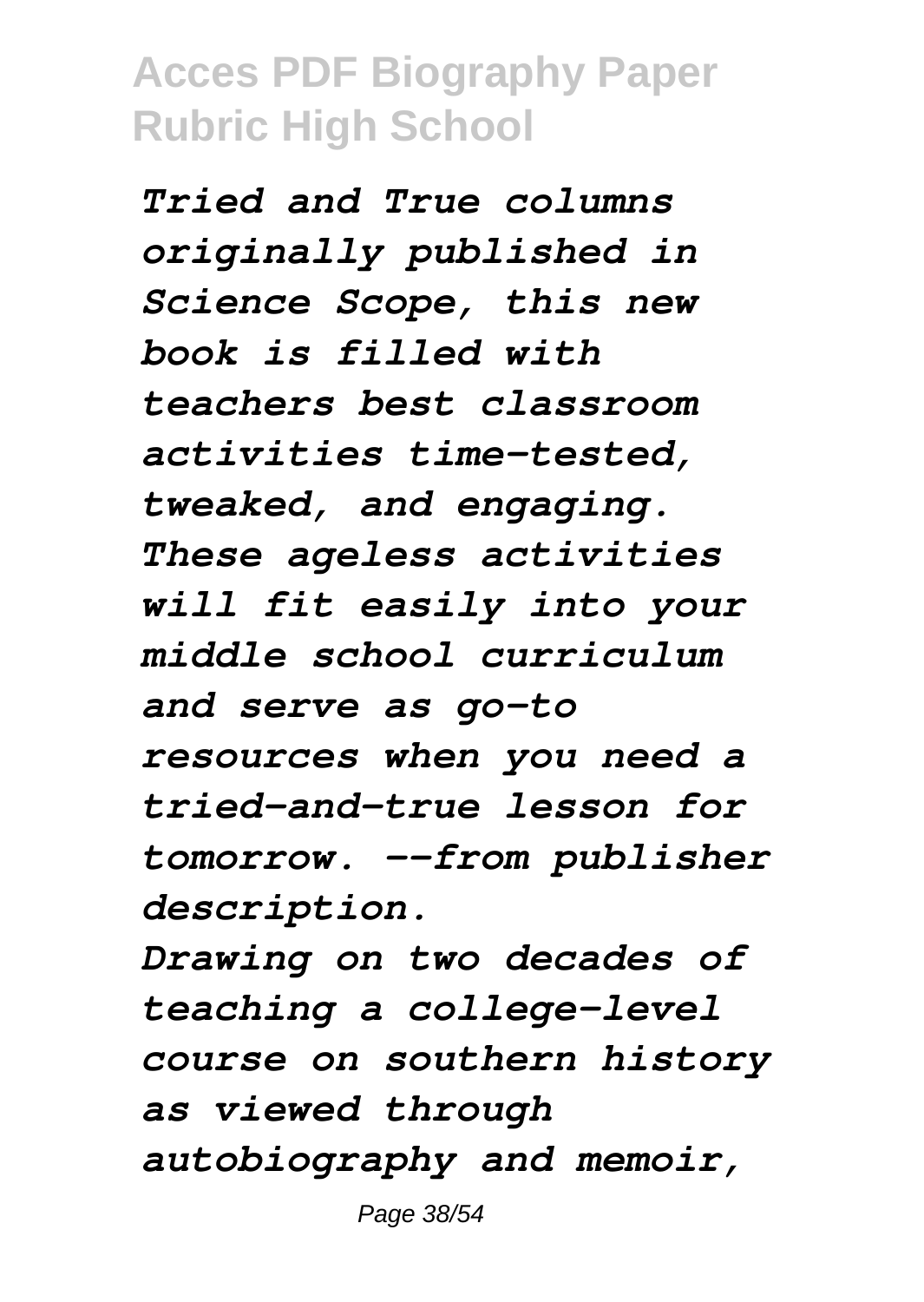*John C. Inscoe has crafted a series of essays exploring the southern experience as reflected in the life stories of those who lived it. Constantly attuned to the pedagogical value of these narratives, Inscoe argues that they offer exceptional means of teaching young people because the authors focus so fully on their confrontations—as children, adolescents, and young adults—with aspects of southern life that they found to be troublesome, perplexing, or challenging. Maya Angelou,*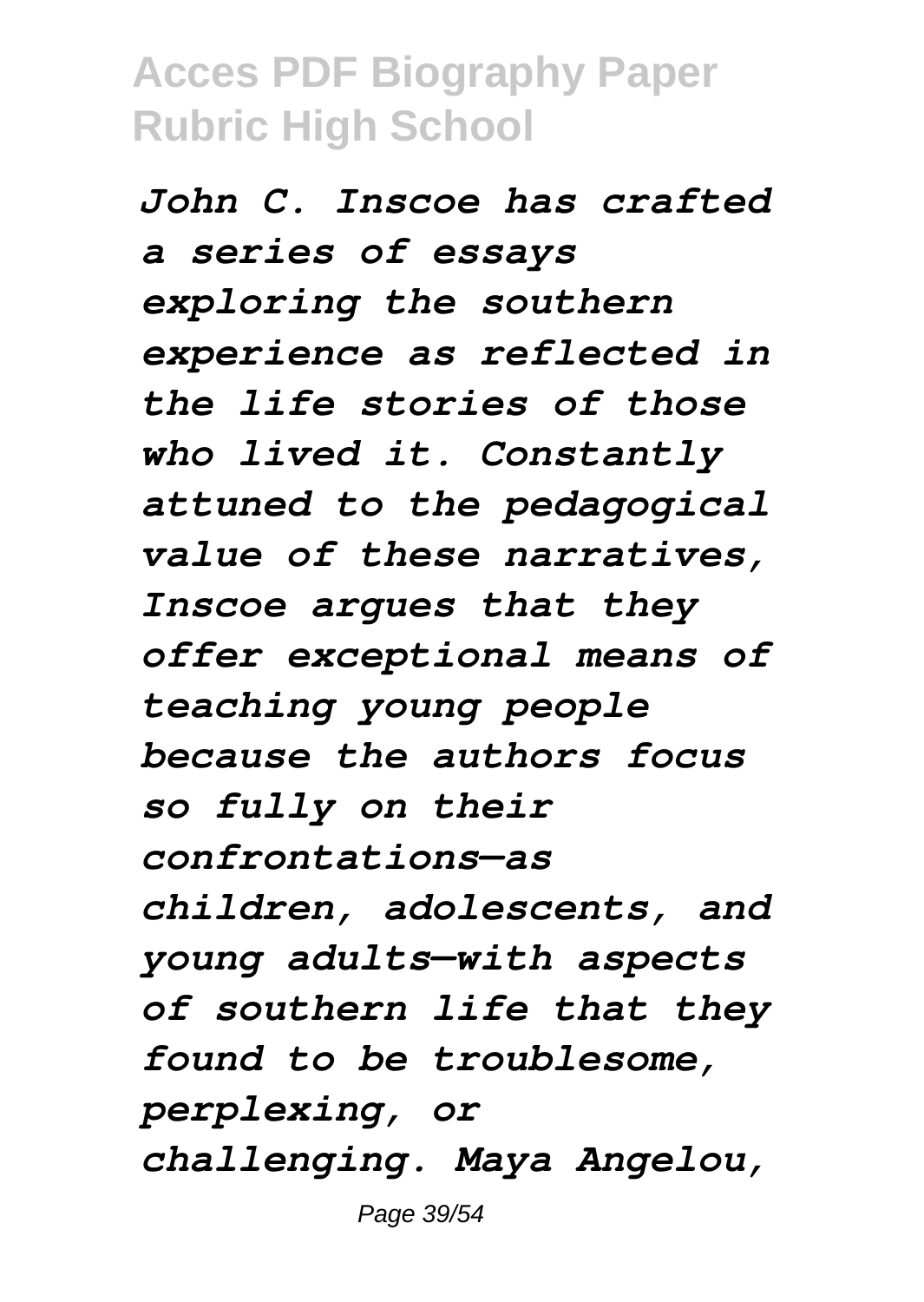*Rick Bragg, Jimmy Carter, Bessie and Sadie Delany, Willie Morris, Pauli Murray, Lillian Smith, and Thomas Wolfe are among the more prominent of the many writers, both famous and obscure, that Inscoe draws on to construct a composite portrait of the South at its most complex and diverse. The power of place; struggles with racial, ethnic, and class identities; the strength and strains of family; educational opportunities both embraced and thwarted—all of these are themes that infuse the*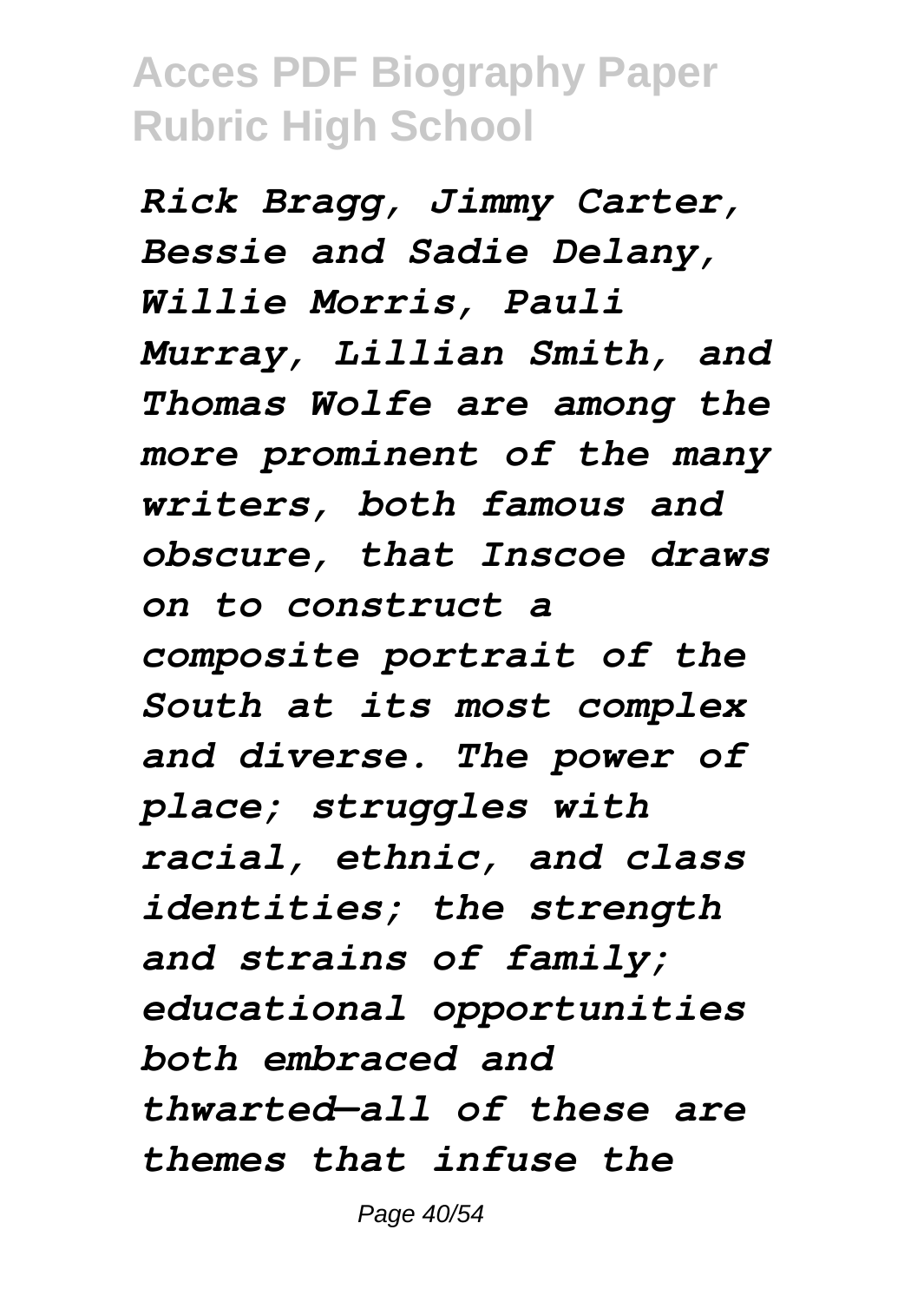*works in this most intimate and humanistic of historical genres. Full of powerful and poignant stories, anecdotes, and testimonials, Writing the South through the Self explores the emotional and psychological dimensions of what it has meant to be southern and offers us new ways of understanding the forces that have shaped southern identity in such multifaceted ways. The latest edition of Pamela Farris's popular, value-priced text continues to offer pre- and in-service*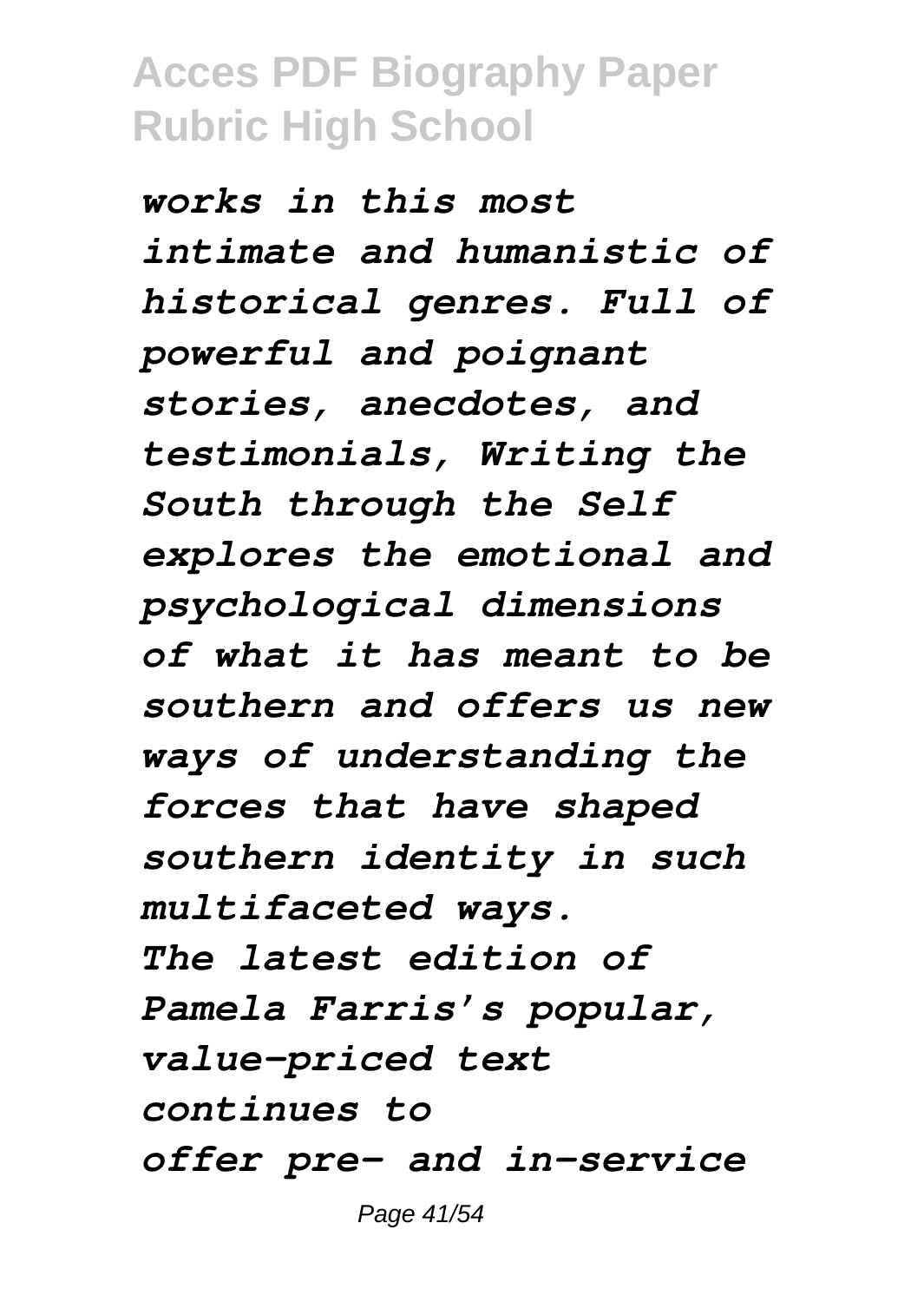*teachers creative strategies and proven techniques sensitive to the needs of all elementary and middle school learners. Coverage includes the C3 Framework and the four sets of learning from the National Curriculum Standards for Social Studies. Farris, together with contributors who specialize in implementing successful teaching methods and theories, demonstrate how classroom teachers can excite and inspire their students to be engaged learners.*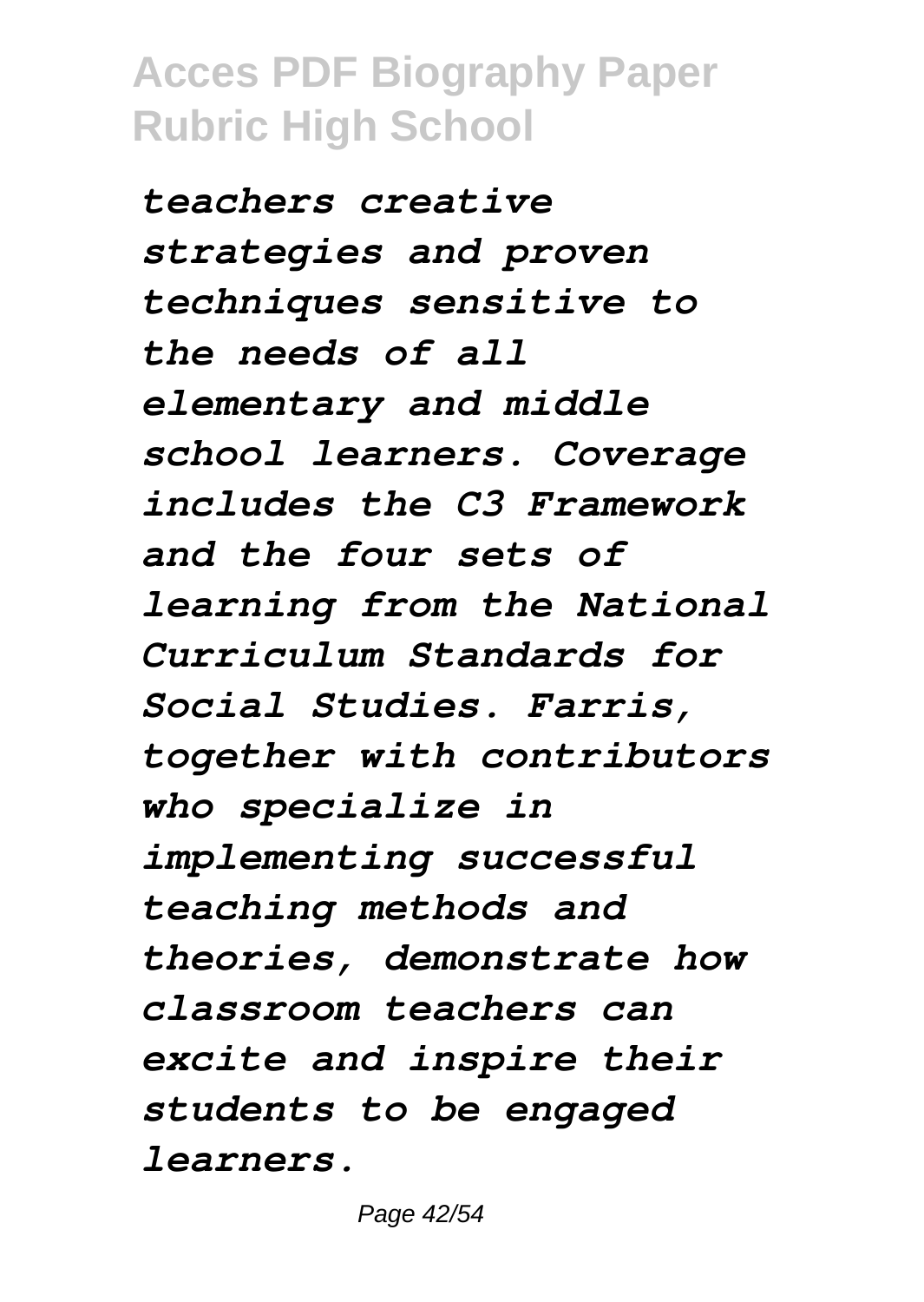*This 3rd Edition of CliffsNotes FTCE Professional Education Test encapsulates the major test changes to this important Florida teacher certification test that would-be Florida teachers must pass to become credentialed. The Simple 6: A Writing Rubric for Kids The Middle School Writing Toolkit A Casebook for Educators Instructional Strategies for Middle and High School Resources in Education Time to Write, Second Edition*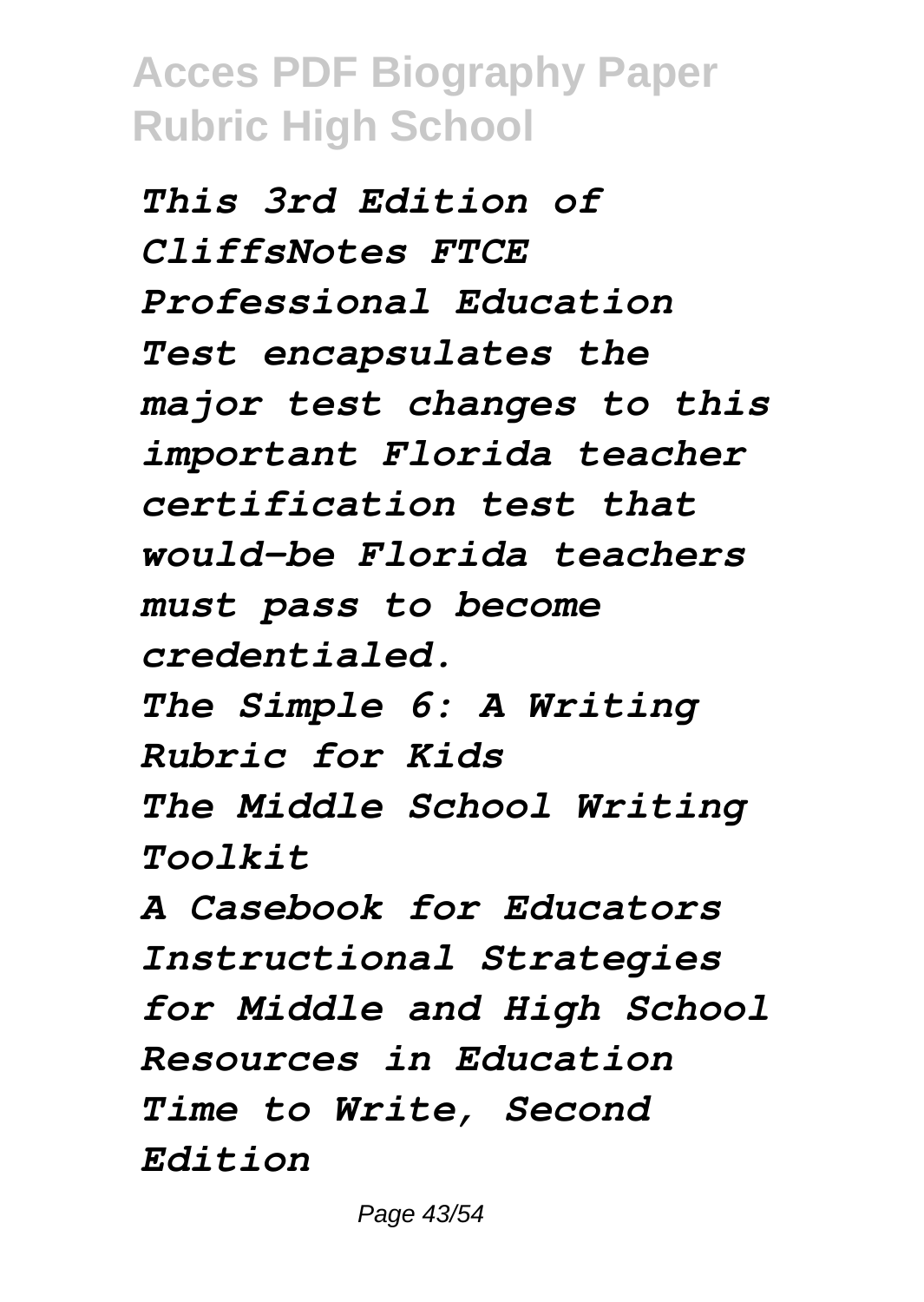#### *Writing Instruction That Works*

Teaching Writing With RubricsPractical Strategies and Lesson Plans for Grades 2-8Corwin Press Supplying classroom-tested lessons and unit plans that can serve as templates, this book demonstrates exactly how to integrate and implement Guided Inquiry Design® (GID) theory into practice. • Answers the needs of teachers and librarians who are seeking actual lesson plans using the GID concepts specifically at the 6th–8th grade levels • Supplies lesson plans and complete units of Guided Inquiry Design® along with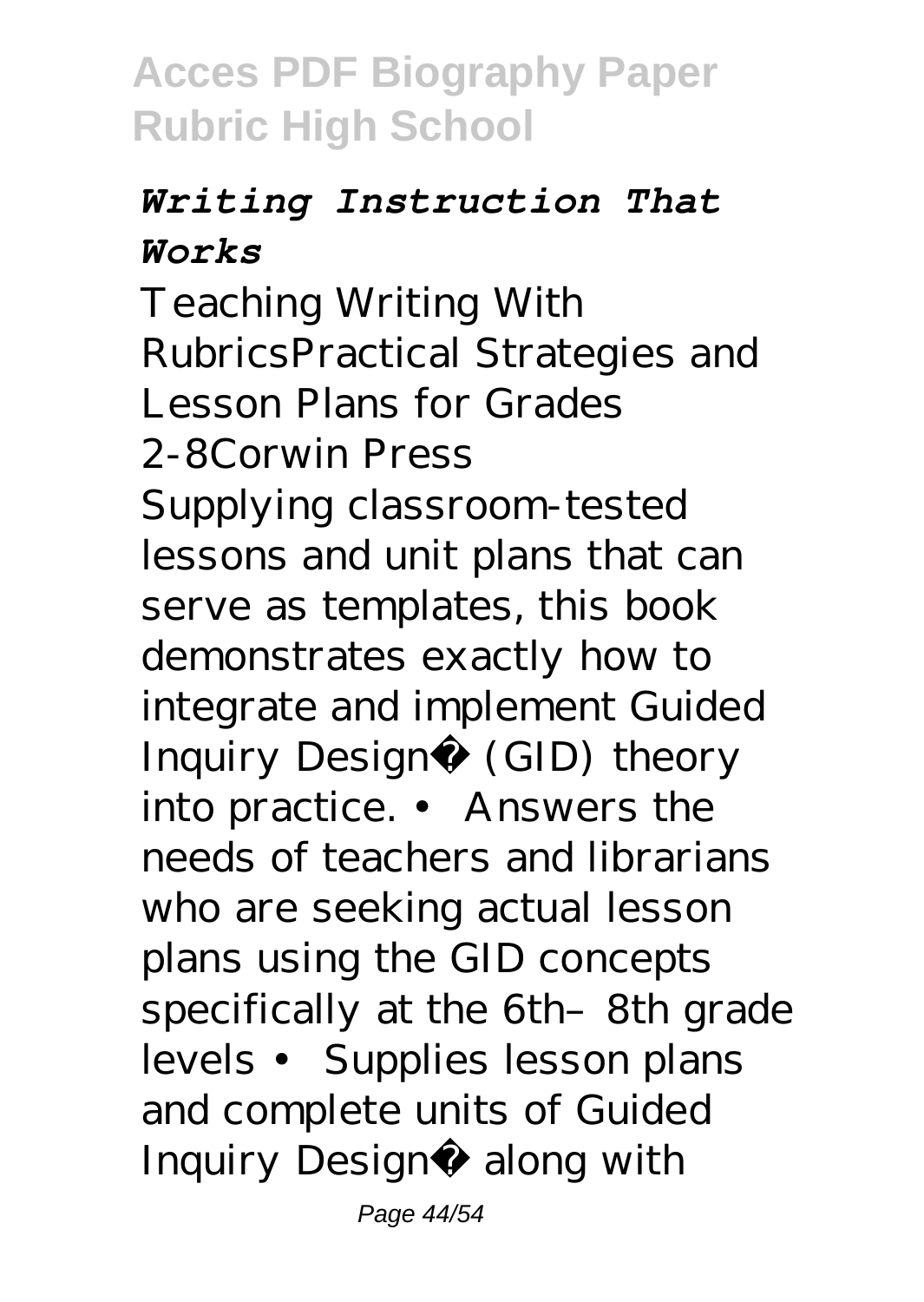materials for implementation • Includes techniques for assessment of learning strategies aligned to the Common Core State Standards

• Encourages embedded information literacy and creates student choice

Culturally responsive pedagogy, literacy, and English learner education expert Socorro Herrera has updated this bestseller to clarify, focus, and redefine concepts for the continued professional development of educators serving culturally and linguistically diverse (CLD) populations. Teaching strategies and tools have been updated to

Page 45/54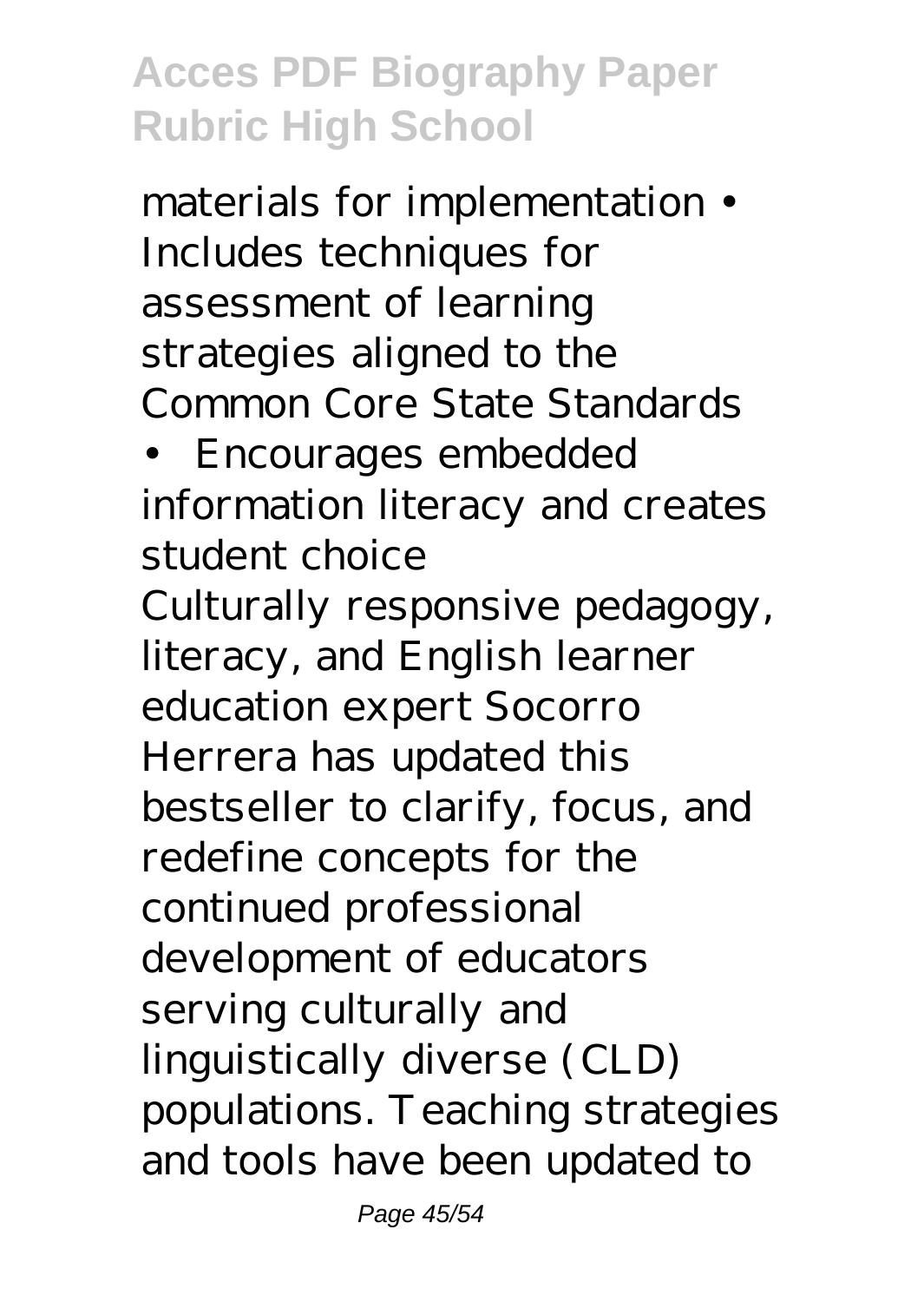reflect important new brain research and to keep pace with our nation's ever-changing demographics and constant shift in expectations for K–12 students. Herrera has also revised the structure and format of the book to help educators find information quickly while working in highly complex and demanding environments. New for the Second Edition: Teaching strategies and tools based on the most current knowledge in the field. Authentic classroom artifacts that have been collected from teachers across the country. Glossary of key terms providing an auxiliary resource for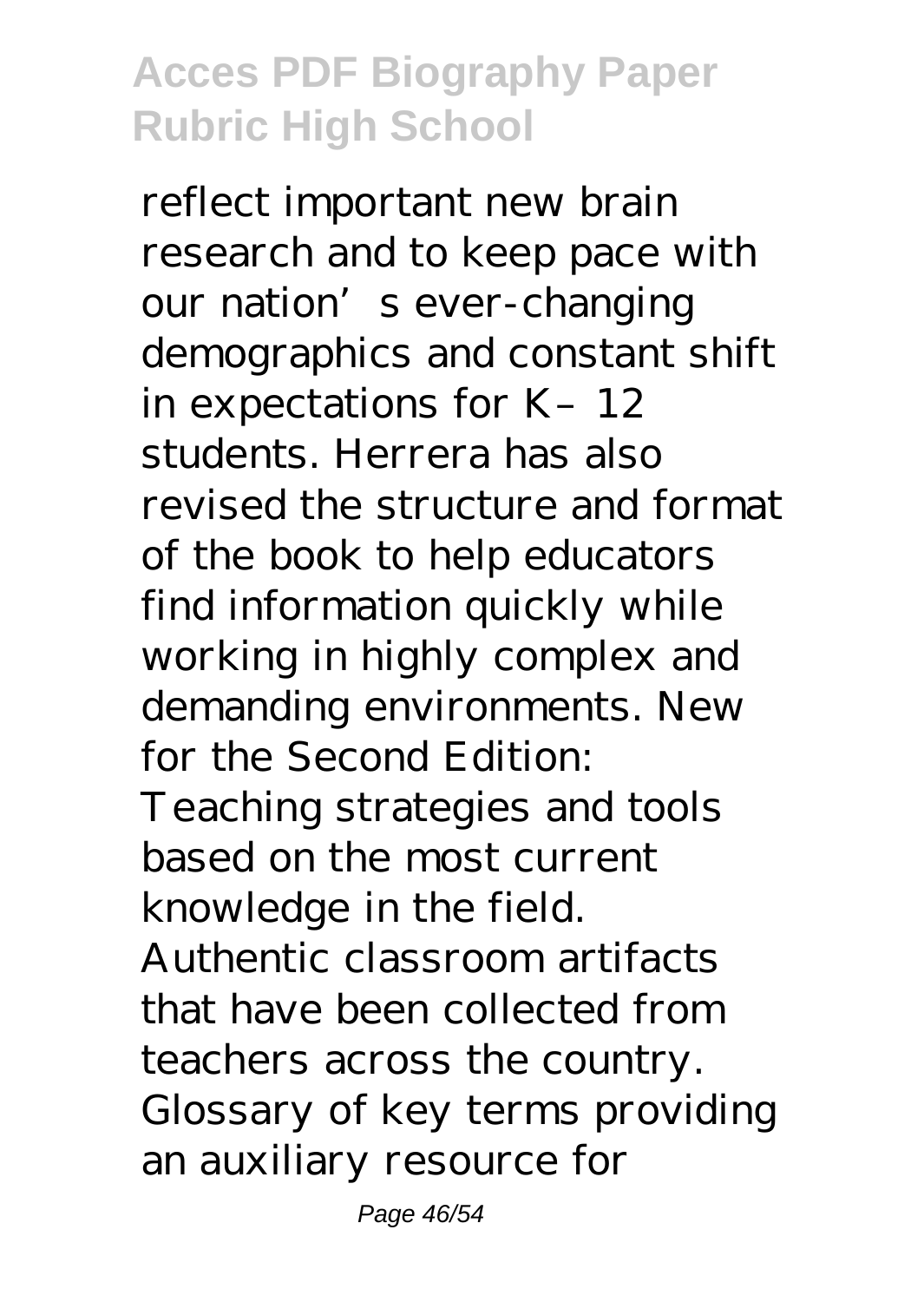current readers and for future applications of content in professional practice. Reorganized features with new icons providing a more userfriendly text for practitioner and classroom use. Updated excerpts from grade-level classroom teachers clarifying practice with CLD students and families. Additional planning and instructional aids available for free at www.tcpress.com. Grounded in the latest theory and with more user-friendly features, the Second Edition of Biography-Driven Culturally Responsive Teaching will help educators to reflect on their assumptions and perspectives,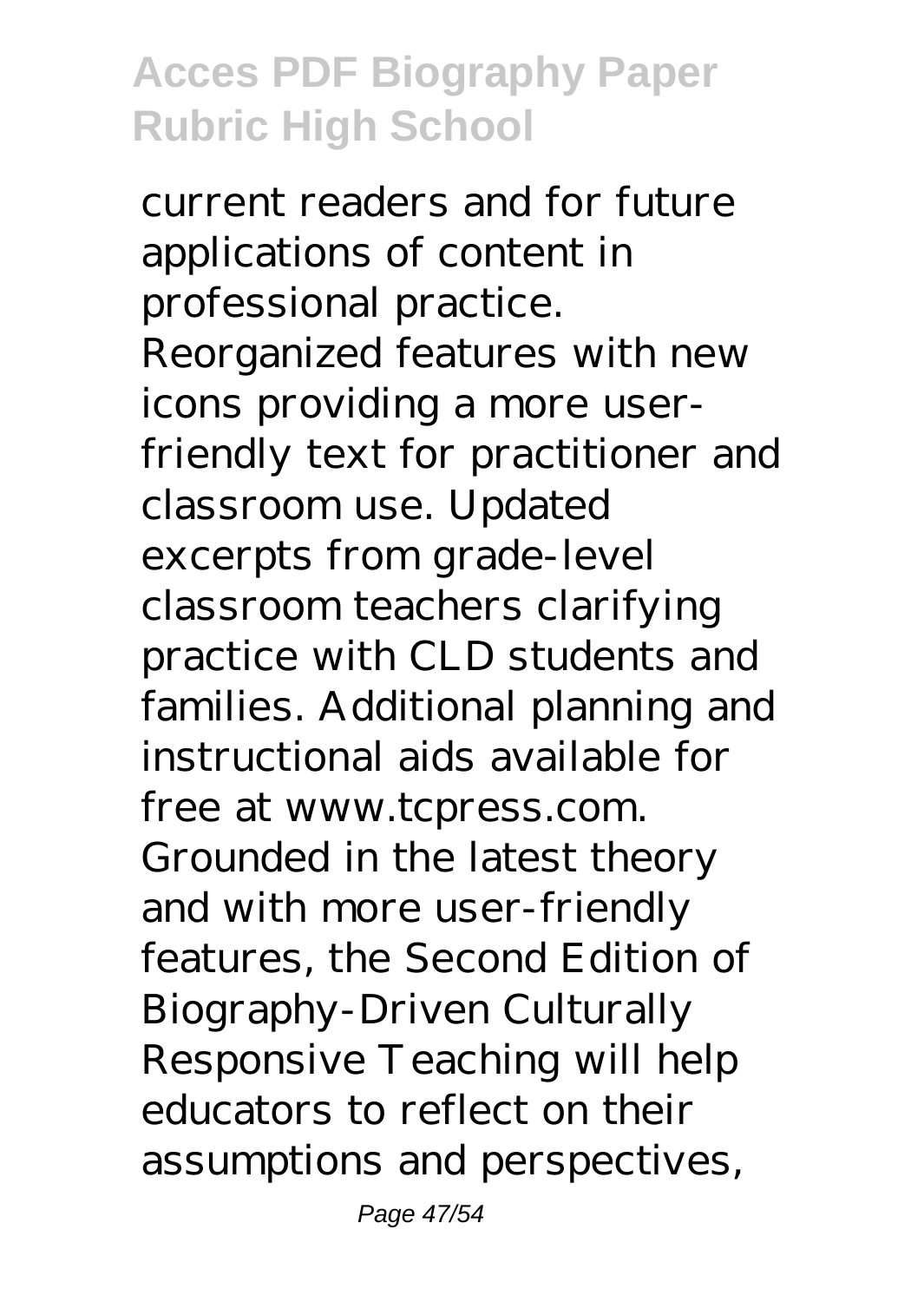integrate best practices, and accelerate CLD students' academic learning. "Socorro Herrera does a masterful job of mediating multicultural education theory and practice, specifically for culturally and linguistically diverse students, in Biography-Driven Culturally Responsive Teaching." —From the Foreword by Geneva Gay, University of Washington, Seattle

Let every voice be heard! Developing Voice Through the Language Arts shows prospective teachers how to use the language arts to connect diverse students to the world around them and help them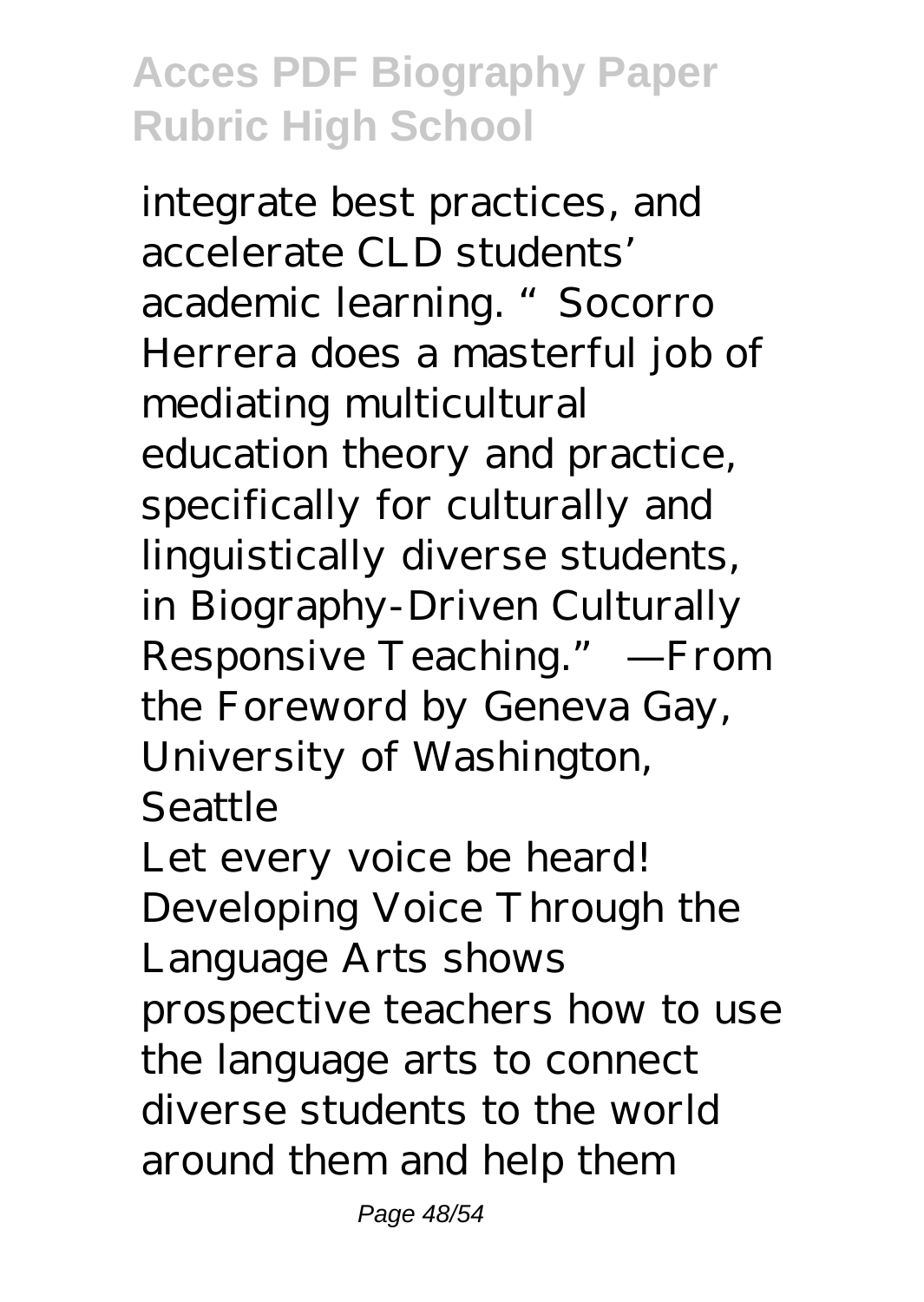develop their own literate voices. This book considers the integrated nature of the primary language arts - reading, writing, listening, speaking, viewing, and visually representing. Authors Kathryn Henn-Reinke and Geralyn A. Chesner encourage preservice and inservice teachers to take a reflective, balanced approach in preparing to teach language arts. Oral History Guided Inquiry Design® in Action: Middle School The Virginia Magazine of History and Biography Action Steps for Schoolwide Success Interactive Notetaking for

Page 49/54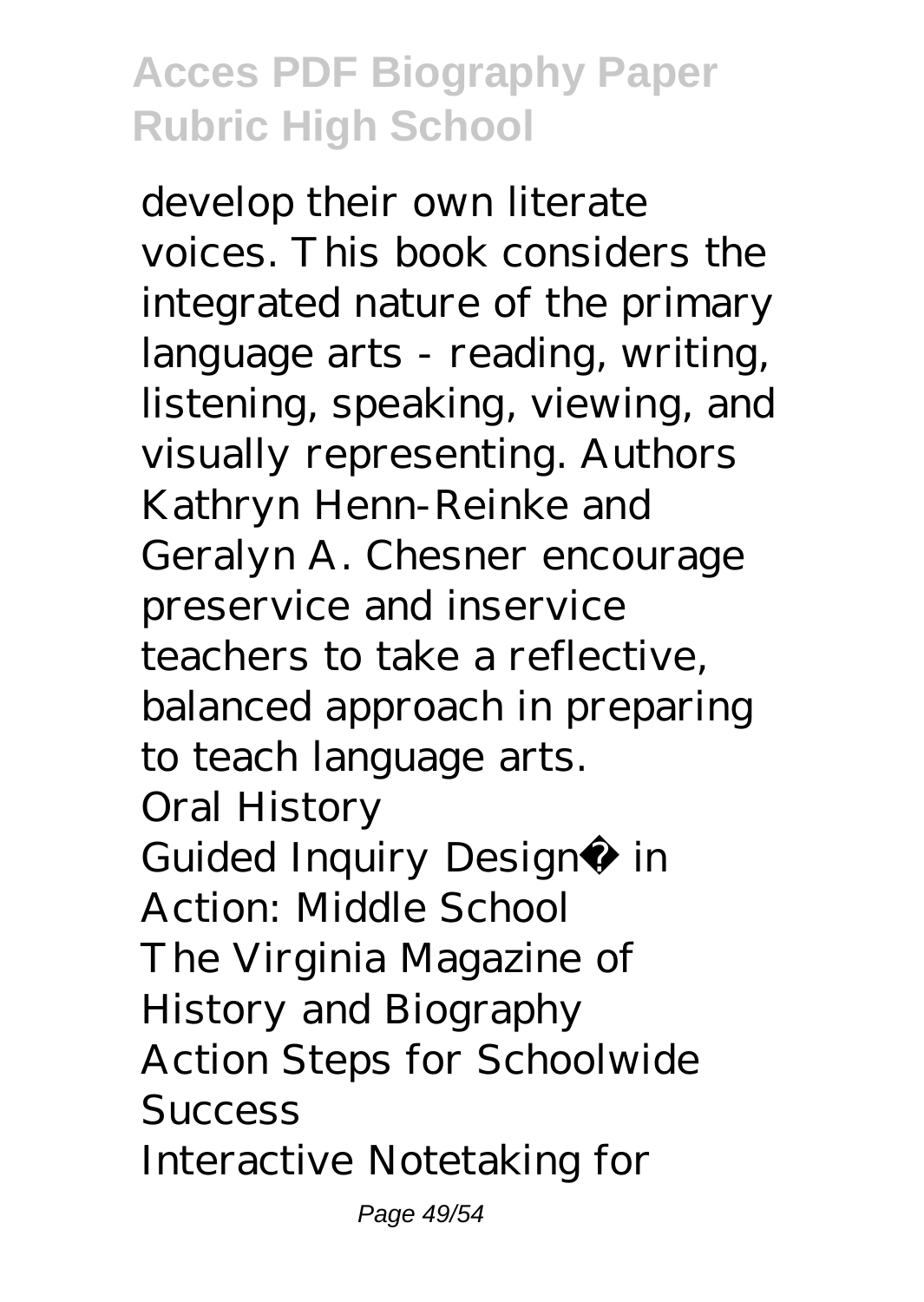Content-Area Literacy, Secondary Becoming a Teacher of Writing in Elementary Classrooms Using Assessments to Teach for Understanding *The Middle School Writing Toolkit addresses the 5 major writing genres that middle-school students are expected to master - reports, persuasive essays, how-to (procedural) essays, narratives, and literary responses - and provides 57 minilessons and more than 200 workstation tasks to start English teachers well on their way to creating a successful writing program in the classroom. Instructional Strategies for Middle and High School Social Studies: Methods, Assessment, and Classroom Management is an exciting methods-based text that integrates appropriate management and*

Page 50/54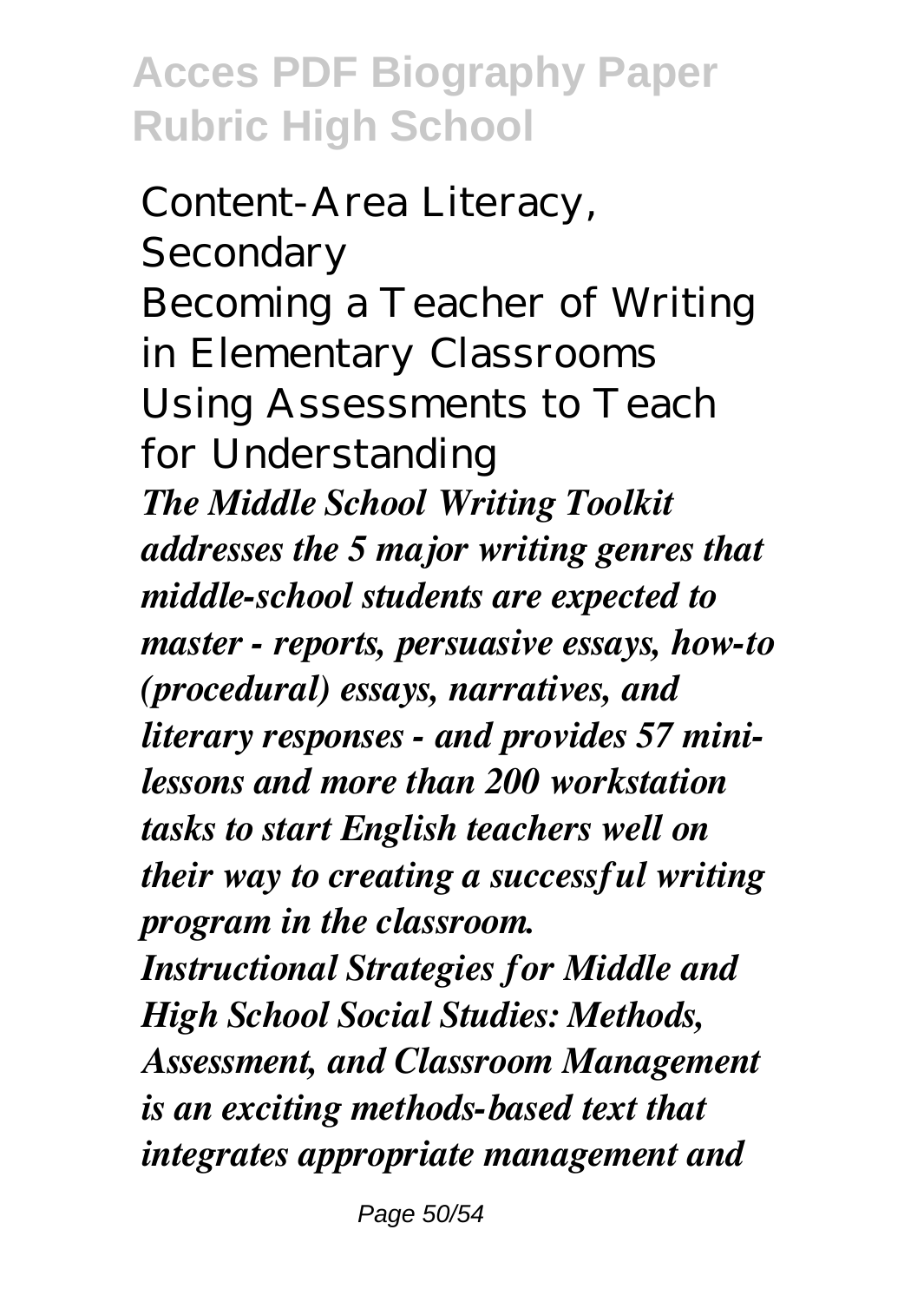*assessment techniques with seven distinct teaching strategies. Writing explicitly for pre-service social studies teachers, veteran teacher educator Bruce E. Larson offers detailed descriptions of a range of instructional strategies, along with guidelines for deciding how and when to use each. Part I offers the foundations for teaching and learning in a social studies classroom, and explores contextual, theoretical, and policy factors that all teachers need to consider before entering the classroom. Part II delivers a range of comprehensive strategies for providing instruction that is appropriate for particular lessons, student abilities, and classroom environments. The practical strategies in Part II build upon the learning theories described in Part I, positioning Instructional Strategies for Middle and High School Social Studies to be the go-to, all-inclusive teacher's guide* Page 51/54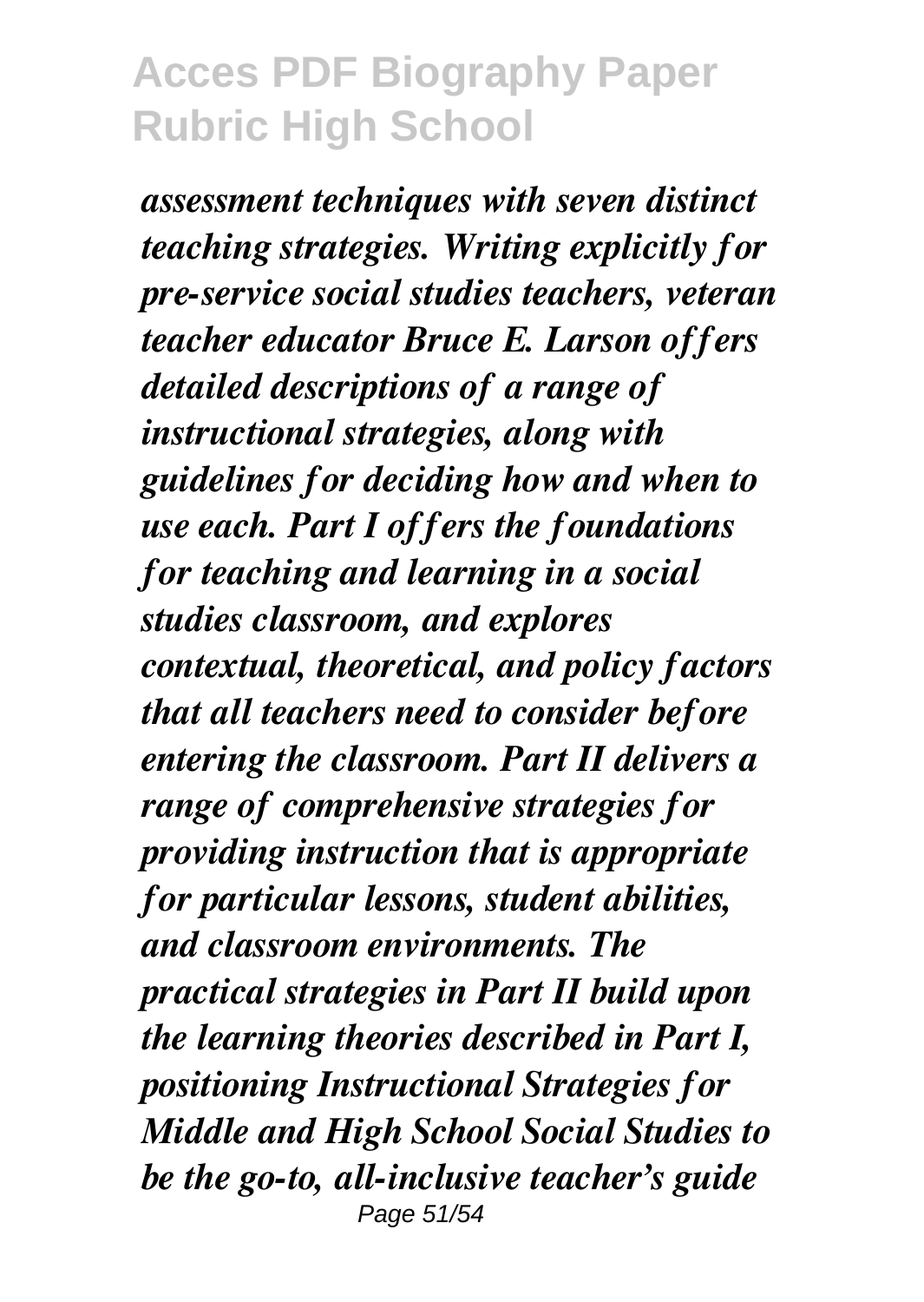*to the social studies classroom. New to this Edition A list of goals before each chapter presents an overview of the chapter's content focus, and provides an outline for the chapter review. Extensively revised Part I (chapters 1–4) provides an updated review of national standards developed for teaching history, geography, civics, and economics. Indepth applications of the Common Core State Standards for the social studies are also explored. New "Reality Check" feature provides directions for integrating field-based experiences into the chapters, and contextualizes the ideas in the book for a classroom setting. Each chapter in Part II (chapters 5–11) has been expanded to include a section labeled "Enhancing Student Learning with Technology," offering websites, links, and other resources for integrating recent technologies into the classroom. Chapters* Page 52/54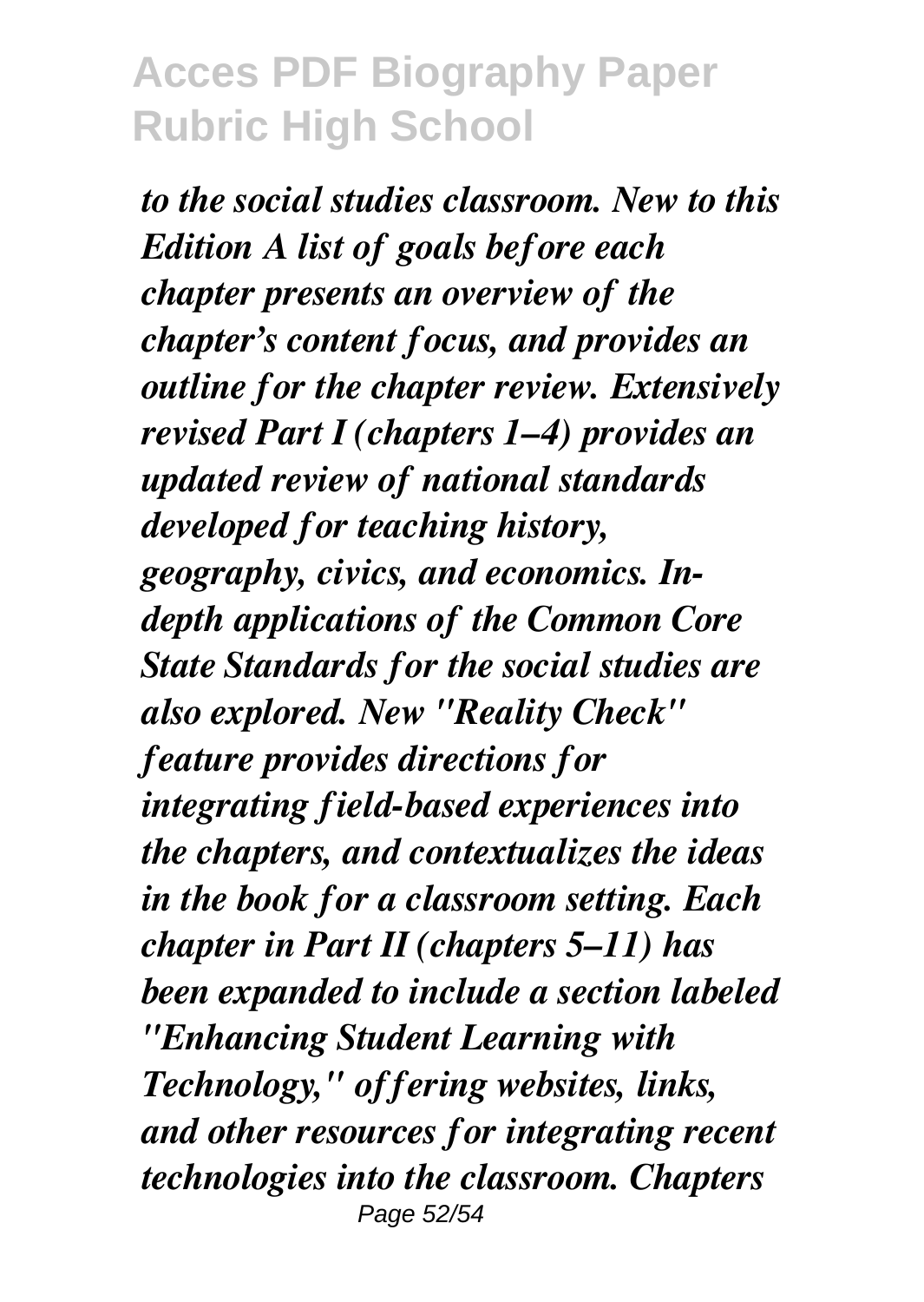*5–11 include a new "Making Your Lesson More Meaningful for ELLs" feature, which provides ideas—based on current research and theories about learning language—for engaging ELLs, specific for each instructional strategy. Expanded discussion of the "Understanding by Design" model equips teachers to design learning experiences that promote student understanding by intentionally designing what happens in the classroom, and developing authentic formative assessments of student learning. CliffsNotes TExES PPR EC-12 (160) is the perfect way to study for Texas' Pedagogy and Professional Responsibilities teacher certification test. Instructional Strategies for Middle and High School Social Studies Professional Development that Matters Teaching Writing Explorations in Southern Autobiography* Page 53/54